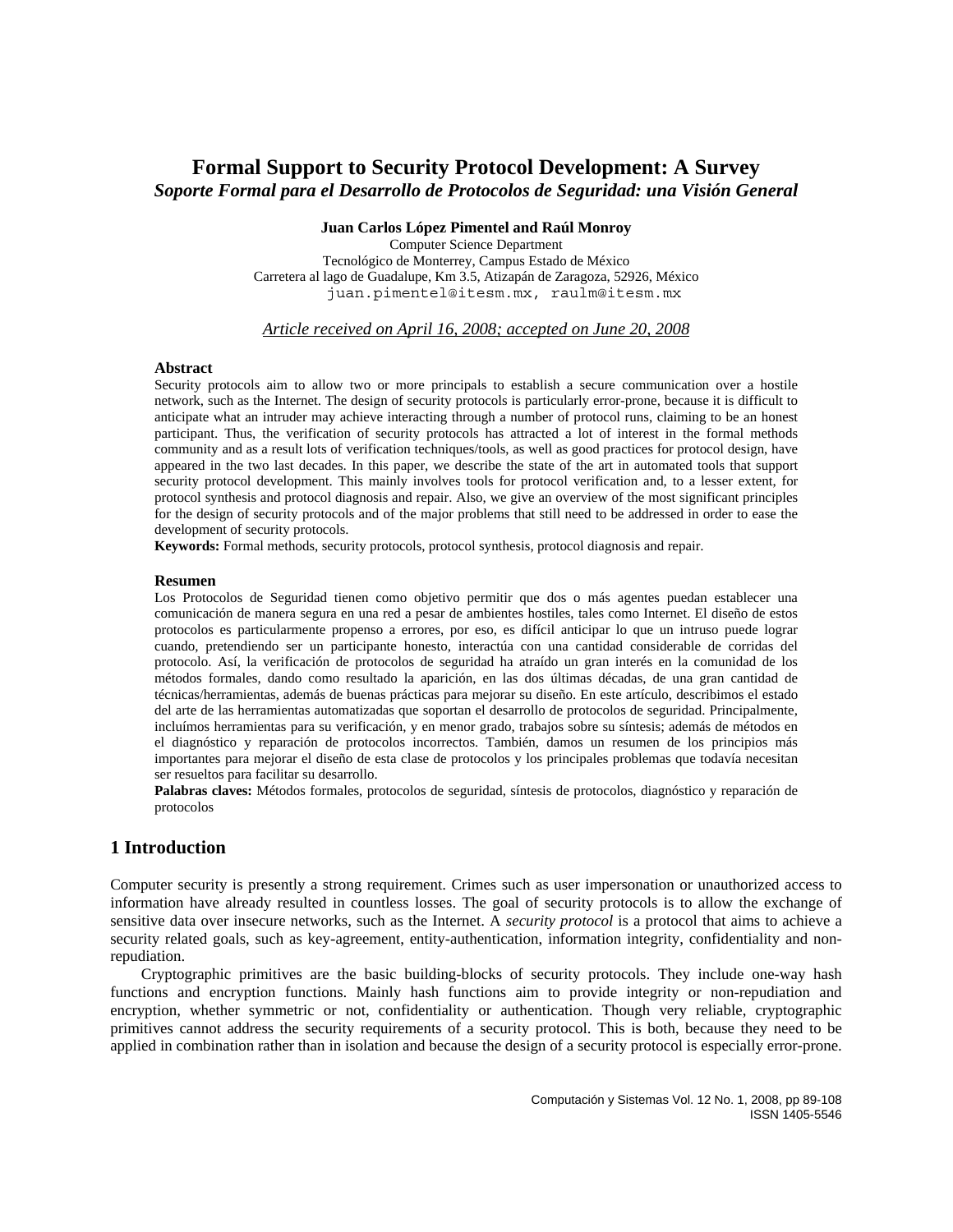Indeed, protocol flaws can be subtle and hard to find. The well-known Needham and Schroeder Public Key (NSPK) protocol was found to be flawed 17 years after its publication [Lowe 1996].

Not surprisingly, there is a number of methods/tools that support the formal development of security protocols, particularly in the verification phase. Verification methods/tools belong to one of three approaches: belief logics, e.g. BAN [Burrows, et al., 1989] and BGNY [Brackin 1996]; state-exploration, e.g. NRL [Lowe 1996], AVISPA [AVISPA 2005], Athena [Song, et al., 2001]; and theorem-proving, e.g. Paulson's inductive approach [Paulson 1998] and Coral [Steel et al. 2003]. Of all existing tools, AVISPA and Athena are the most powerful. They are both capable of automatically determining whether a protocol fails to satisfy a security requirement, in which case they output a counterexample. A *counterexample* is an interleaving of one or more protocol runs violating a given security requirement. We call it an *attack* for short.

More often than not, research reports on attacks to protocols that were not known to be flawed. This has led the research community both to postulate good practices for protocol design and to explore techniques complementary to protocol verification. The most prominent example of a set of good practices for protocol design are Abadi and Needham's [Abadi and Needham 1996]. These principles capture common features among protocols that Abadi and Needham found hard to analyze. If these features are avoided, they concluded, protocols tend to become more readable and, more importantly, correct. The most prominent examples of application of formal methods to aspects other than protocol verification are synthesis [Perrig and Song 2000], diagnosis and repair [López-Pimentel, et al., 2007b].

This paper aims to describe state-of-the-art tools that support the development of security protocols. This involves mainly tools for protocol verification and, to a lesser extent, for protocol synthesis and protocol diagnosis and repair. Also we give an overview of the most significant principles for the design of security protocols and of the major problems that still need to be addressed in order to ease the development of security protocols.

The remainder of the paper is organized as follows. First, Section 2, we give an overview of the most important security protocol libraries. The number of faulty protocols in these libraries evidences the need for further support in protocol security development. Then, Section 3, we describe state-of-the-art tools for verifying security protocols. Next, Section 4, we summarize seminal guidelines for protocol design. Then, Section 5, we briefly describe significant existing approaches to protocol synthesis and computer-aided protocol design. We also give an outline of existing approaches to diagnosis and repair of faulty security protocols. Next, Section 6, we briefly describe ongoing research, aimed at strengthening and enhancing security protocol verification. Finally, conclusions drawn from this survey are discussed.

#### **2 Security Protocol Analysis**

Software development is a structure which describes how to approach the tasks involved in software production. The waterfall model is the best-known model for software development and consists of the following phases: requirements analysis, specification, design, construction, integration, testing or verification, and maintenance.

When software is safety critical, the use of rigorous, mathematical models to software development becomes recommendable but sometimes mandatory. By using mathematical models, software problems are identified at earlier stages, prior to construction. There exists two approaches to the verification of security protocols, one is based on the complexity and the probability of breaking the cryptographic primitives of a protocol, and the other on what can be learned from interacting with several principals engaged in an arbitrary number of protocol runs. These two approaches differ mainly in how they model cryptographic primitives.

**The computational complexity approach** claims that cryptographic primitives are simply functions on strings of bits. For example, as explained in [Abadi and Rogaway 2002], a symmetric encryption scheme might be defined as a triple of algorithms  $\Pi = (K, E, D)$ . Algorithm *K* is a key generator which after making random choices generates a string  $k$  (the key).  $E$  is an encryption algorithm which flips random coins  $r$  to map strings  $k$  (the key) and *m* (the plain-text) into a string  $E_k(m, r)$  (the cypher-text). Algorithm *D* is a decryption algorithm that maps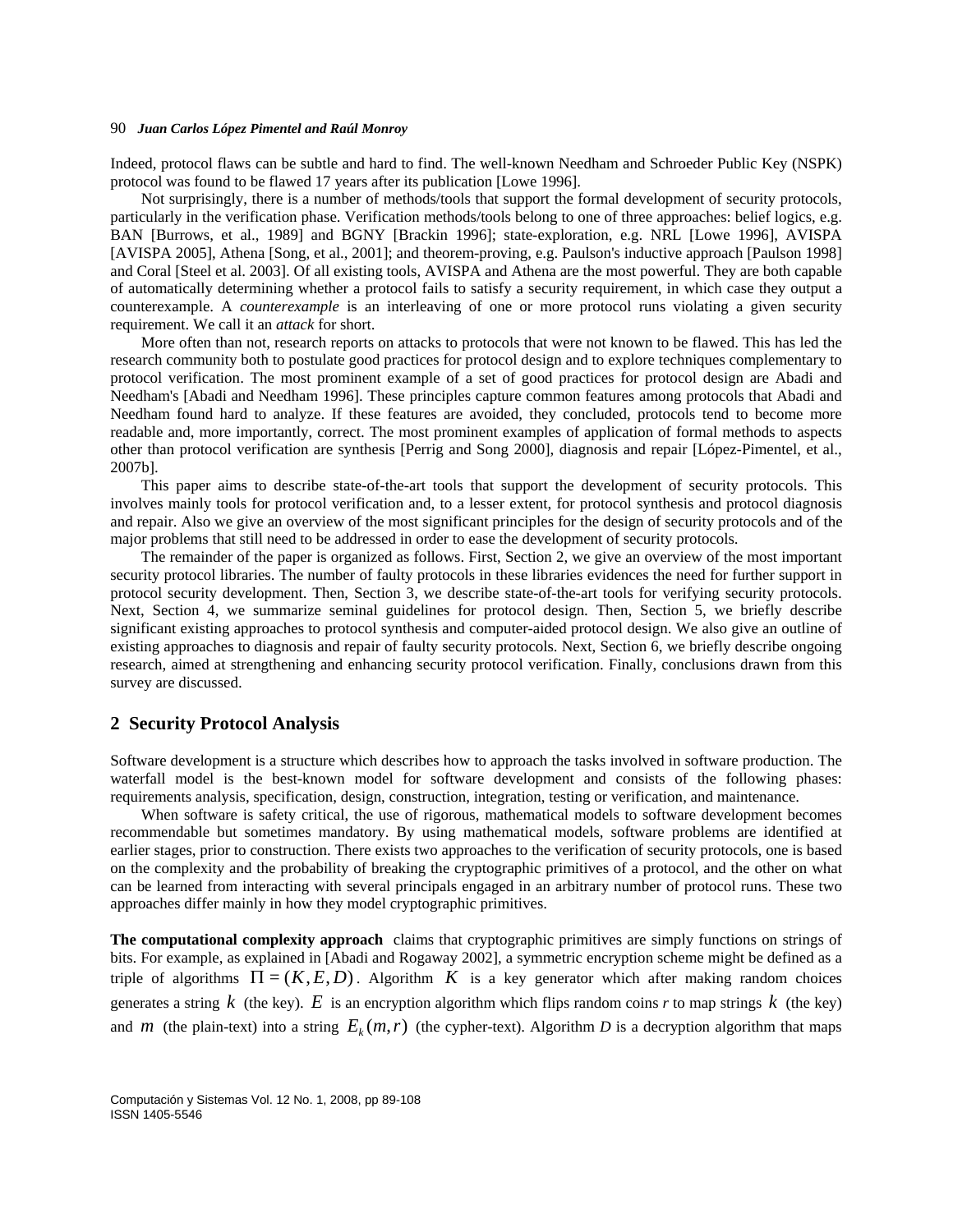strings  $k$  (the key) and  $c$  (the cypher-text) into a string  $D_k(c)$ , from which it recuperates  $m$ , after presenting  $r$ . It is expected that  $D_k(E_k(m, r)) = m$  for appropriate  $k$ ,  $m$  and  $r$ .

The adversary is essentially modeled as a Turing machine which has access to an oracle. The oracle aims to find a string k<sup> $\cdot$ </sup> that is able to decrypt a given cypher-text  $E_k(m, r)$ . To do this task, the oracle usually has some clues that facilitate its task. Clues involve knowledge of some components of *m* , knowledge of other messages encrypted under the same key, etc. Roughly, a protocol is considered good if the oracle cannot find  $k'$ , or while consuming the computational power at hand the probability of finding  $k'$  is slow-growing under a determined threshold. Although providing strong security guarantees, proofs under this approach are in general harder and more difficult to automate.

**The formal methods approach** adopts the *perfect cryptography assumption*. This assumption states that the only way to decrypt a cypher-text is by applying the appropriate key. Crucially, there is no way to recover the message *M* or the key *K* from just the message that results from the encryption of *M* under *K*, denoted by  $\left\{M\right\}_{K}$ . This

is in contrast to the computational complexity approach.

The adversary is modeled as an omnipresent agent that controls the network but cannot make cryptanalysis. In general, the adversary can intercept messages, analyze them, and decrypt them if he possesses the corresponding decryption key. He can also inject new messages to the network and send them under any agent name. Dolev and Yao, [Dolev and Yao 1983], formalized a model of the adversary, so-called the *spy*, with these abilities. In addition to the Dolev and Yao model, some authors assume that the spy knows all public keys, his own shared key and private key, and all shared and private keys of a collection of compromised agents. Another authors also consider that the spy knows a set of lost *session keys*. [1](#page-2-0)

Connections between the formal view and the computational view are currently subject of investigation. In their seminal paper, Abadi and Rogaway [Abadi and Rogaway 2002] have established a relation between syntactic equivalence of message terms, where encryption is treated as a formal operator, and secure encryption, where encryption is defined in terms of computational indistinguishability. The result of Abadi and Rogaway is applicable for symmetric encryption in the presence of a passive attacker. Later on Baudet *et al*. [Baudet, et al., 2005] introduced a reasoning framework for proving soundness of implementations of equational theories, which are used to specify cryptographic primitives. More recently, Kremer and Mazare [Kremer and Mazaré 2007] have extended Baudet *et al*.'s work to consider an adaptive user, rather than a purely passive one.

Our research lies in the formal methods approach. So, in the next section, we survey the most significant verification tools. Before going further, though, we briefly describe the formal approach to software verification and give an example faulty security protocol.

#### **2.1 Formal Software Verification**

In the application of formal methods to software verification, both the system and its specification are first expressed as formulas of some (but not necessarily the same) logic. Then, mathematical reasoning is used to prove that the system and the specification are related somehow, for example by logical implication. A state-of-the-art verification tool is capable of yielding either of two outputs: i) OK, indicating that the system is error-free, at least with respect to the coverage analysis of the corresponding tool; and ii) a counterexample, indicating how a system execution violates the specification.

In the context of security protocol verification, the system is the security protocol under analysis, the specification a protocol security requirement and the counterexample actually is an attack. Authentication and secrecy are the most common examples of protocol security requirements. These properties have no universal interpretation and are formalized according to the context. Roughly, *user authentication* amounts to attempting to verify the identity of a protocol participant and *secrecy* to ensuring that certain message parts sent over the network remain readable only to their intended recipients.

<span id="page-2-0"></span><sup>&</sup>lt;sup>1</sup>A session key is a key used for encrypting one message or a group of messages in a communication session.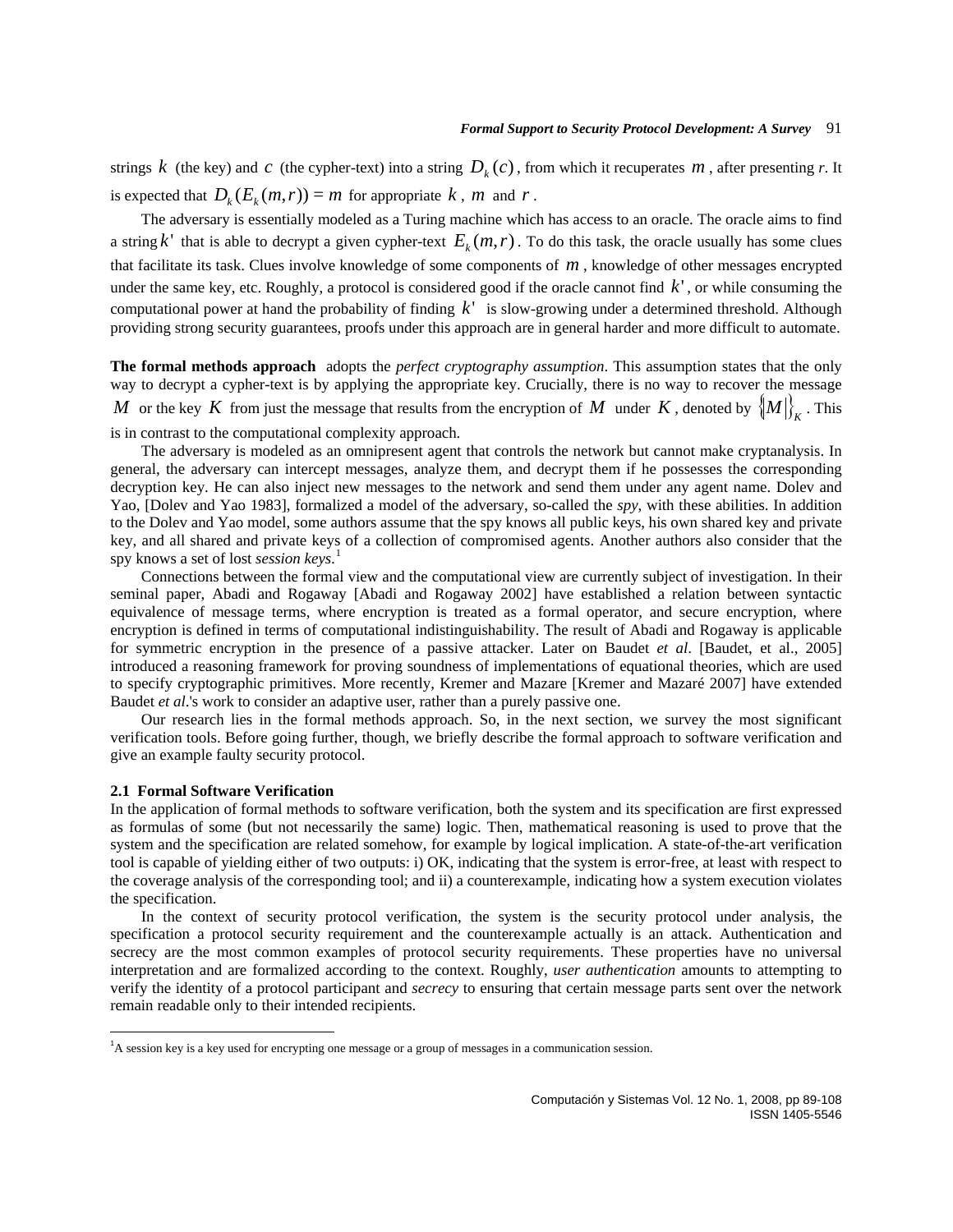Most security protocols are documented in two main libraries: Clark and Jacob's<sup>[2](#page-3-0)</sup> and AVISPA's<sup>[3](#page-3-1)</sup>. The Clark and Jacob library (Table 1) comprehends 50 protocols, 26 of which are known to be faulty and the rest of them are not. The AVISPA library (Tables 2 and 3) comprehends 70 protocols, 17 of which are faulty and the rest of them are not. For every protocol that is faulty, these libraries include an extended version of it for which no attack is known. Each row displays the security services pursued by each protocol (Authentication, **Auth**; Secrecy, **Sec**; Key distribution, **Kdis**; and Key establishment, **Kest**), whether or not the protocol includes a Server, **S**, and the main cryptographic primitives (shared key, **SK**; or/and public key, **PK**) used by the protocol..

#### **2.2 A Faulty Security Protocol**

To give the reader a flavor as to the difficulties of designing sound security protocols, let us consider the NSPK Protocol, which aims to provide strong authentication of the initiator and the responder. Given in the so-called Alice and Bob notation, the specification of NPSK is as follows:

\n1. 
$$
A \to B : \{N_a, A\}_{K_B^+}
$$
\n

\n\n2.  $B \to A : \{N_a, N_b\}_{K_A^+}$ \n

\n\n3.  $A \to B : \{N_b\}_{K_B^+}$ \n

where  $A \rightarrow B : M$  means agent A sends message M to agent B, which B is meant to receive; "," denotes message concatenation;  $K_P^+$  the public key of principal  $P$ ; and  $\left\{M\right\}_K^+$  denotes the message  $M$  encrypted under the key  $K$ .

Roughly speaking, *A* initiates a session with *B* by sending it him a *nonce* (a random number, newly generated)  $N_a$ , indicating the start of a new session. After decrypting the message received at step 1, called message 1 for short,  $B$  sends  $A$  back both the nonce  $N_a$  that  $A$  apparently sent it, and a new nonce  $B$  has generated,  $N_b$ . Upon decryption of message 2, A checks that nonce  $N_a$  corresponds to the nonce it generated to identify this From of the protocol and then sends  $B$  back the nonce  $N_b$  (c.f. message 3).

<span id="page-3-0"></span><sup>&</sup>lt;sup>2</sup>The Clark and Jacob library is available at http://www.lsv.ens-cachan.fr/spore/index.html

<span id="page-3-1"></span><sup>&</sup>lt;sup>3</sup>The AVISPA library is available at http://www.avispa-project.org/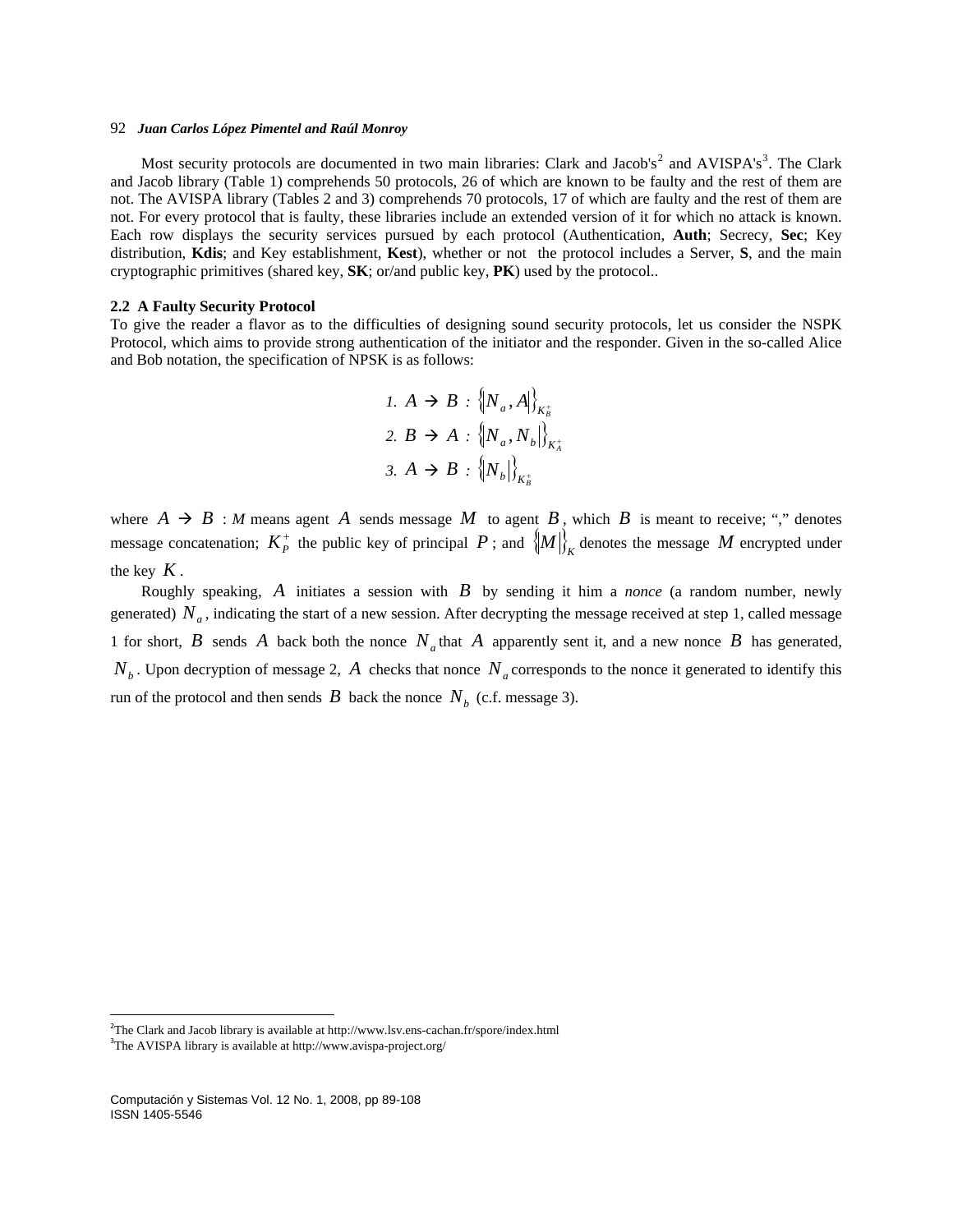| <b>Name</b>                               | SK <sub>1</sub> | <b>PK</b> | S l    | Auth   | Sec l  |        | Kdis   Kest   Protocol's steps |
|-------------------------------------------|-----------------|-----------|--------|--------|--------|--------|--------------------------------|
| <b>Andrew Secure RPC</b>                  | $\ast$          |           |        | *      | *      | $\ast$ | 4                              |
| <b>BAN</b> modified Andrew Secure RPC     | $\ast$          |           |        | $\ast$ | $\ast$ | $\ast$ | $\overline{4}$                 |
| <b>BAN</b> concrete Andrew Secure RPC     | $\ast$          |           |        | *      | *      | $\ast$ | 4                              |
| Lowe modified BAN concrete Andrew S.RPC   | $\ast$          |           |        | ∗      | ∗      | *      | 4                              |
| <b>Bull's Authentication Protocol</b>     | $\ast$          |           | *      | *      | *      | *      | 6                              |
| CAM                                       |                 |           |        | ∗      |        |        | $\mathbf{1}$                   |
| CCITT X.509 (1)                           |                 | ∗         |        | ∗      |        |        | 1                              |
| CCITT X.509 (1c)                          |                 | *         |        | ∗      |        |        | 1                              |
| CCITT X.509 (3)                           |                 | *         |        | *      |        |        | 3                              |
| BAN modified CCITT X.509 (3)              |                 | *         |        | ∗      |        |        | 3                              |
| Denning-Sacco SK                          | $\ast$          |           | $\ast$ | *      | *      | *      | $\overline{\mathbf{3}}$        |
| Lowe modified Denning -Sacco shared key   | $\ast$          |           | *      | ∗      | ∗      | ∗      | 5                              |
| Denning-Sacco ASK                         |                 | *         | *      | *      | *      | $\ast$ | 5                              |
| Diffie Helman                             |                 |           |        | $\ast$ | *      | $\ast$ |                                |
| <b>GJM</b>                                |                 |           | *      | $\ast$ |        |        | $\overline{4}$<br>6            |
|                                           |                 |           | ∗      | *      | *      | ∗      | 5                              |
| Gong                                      | *               |           | ∗      | ∗      | $\ast$ | $\ast$ | $\overline{\mathcal{L}}$       |
| Kao Chow Auth-V.1                         | $\ast$          |           | *      | *      | *      | *      |                                |
| Kao Chow Auth-V.2<br>Kao Chow Auth-V.3    | *               |           | $\ast$ | ∗      | $\ast$ | ∗      | $\overline{4}$                 |
|                                           | ∗               |           | ∗      | ∗      | ∗      | ∗      | $\overline{4}$                 |
| Kerberos V5                               | $\ast$          |           | $\ast$ | *      | $\ast$ | $\ast$ | 6                              |
| <b>KSL</b>                                |                 |           |        |        |        |        | $\overline{8}$                 |
| Lowe modified KSL                         | $\ast$          |           | *      | *      | *      | *      | $\,$ 8 $\,$                    |
| Neumann Stubblebine                       | $\ast$          |           | $\ast$ | $\ast$ | $\ast$ | $\ast$ | $\overline{7}$                 |
| Neumann Stub.modified                     | $\ast$          |           | *      | *      | *      | $\ast$ | 7                              |
| <b>NSPK</b>                               |                 | *         |        | ∗      |        |        | 7                              |
| Lowe's fixed NSPK                         |                 | $\ast$    |        | $\ast$ |        |        | 7                              |
| Needham Schroeder SK                      | $\ast$          |           | $\ast$ | $\ast$ | $\ast$ | $\ast$ | 5                              |
| Amended Needham S.SK                      | $\ast$          |           | $\ast$ | $\ast$ | $\ast$ | $\ast$ | 7                              |
| <b>Otway Rees</b>                         | $\ast$          |           | *      | ∗      | ∗      | ∗      | $\overline{4}$                 |
| <b>O-Rees BAN</b> version                 | *               |           | ∗      | ∗      | *      | *      | 3                              |
| Schnorr's Protocol                        |                 | *         |        | *      |        |        | 3                              |
| Shamir-Rivest-Adleman                     | $\ast$          |           |        | *      |        |        | $\overline{3}$                 |
| SK <sub>3</sub>                           | ∗               |           | *      | ∗      | ∗      | ∗      | 11                             |
| SmartRight view-only                      | *               |           |        | ∗      |        |        | $\overline{3}$                 |
| SPLICE/AS                                 |                 | *         |        | *      | *      | *      | 6                              |
| SPLICE/AS Modified                        |                 | *         |        | *      | $\ast$ | ∗      | 6                              |
| C-J modified SPLICE/AS                    |                 | $\ast$    |        | *      | $\ast$ | $\ast$ | 6                              |
| <b>TMN</b>                                | ∗               | ∗         | *      | ∗      | ∗      | ∗      | $\overline{4}$                 |
| WMF protocol                              | *               |           | $\ast$ | *      | *      | *      | $\overline{c}$                 |
| Lowe modified WMF                         | *               |           | $\ast$ | *      | *      | ∗      | $\overline{\mathcal{L}}$       |
| Woo and Lam Mutual                        | $\ast$          |           | $\ast$ | $\ast$ | $\ast$ | $\ast$ | $\boldsymbol{7}$               |
| Woo and Lam Pi                            | *               |           | *      | *      |        |        | 5                              |
| Woo and Lam Pi 1                          | $\ast$          |           | $\ast$ | $\ast$ |        |        | 5                              |
| Woo and Lam Pi 2                          | $\ast$          |           | $\ast$ | $\ast$ |        |        | 5                              |
| Woo and Lam Pi 3                          | $\ast$          |           | $\ast$ | $\ast$ |        |        | 5                              |
| Woo and Lam Pi f                          | $\ast$          |           | ∗      | *      |        |        | 5                              |
| Yahalom                                   | $\ast$          |           | $\ast$ | $\ast$ | *      | *      | $\overline{4}$                 |
| <b>BAN</b> modified Yahalom               | $\ast$          |           | *      | $\ast$ | *      | *      | $\overline{4}$                 |
| Lowe's modified Yahalom                   | $\ast$          |           | $\ast$ | $\ast$ | $\ast$ | $\ast$ | 5                              |
| Paulson's strengthened version of Yahalom | $\ast$          |           | $\ast$ | $\ast$ | $\ast$ | ∗      | $\overline{4}$                 |

**Table 1.** The Clark and Jacob library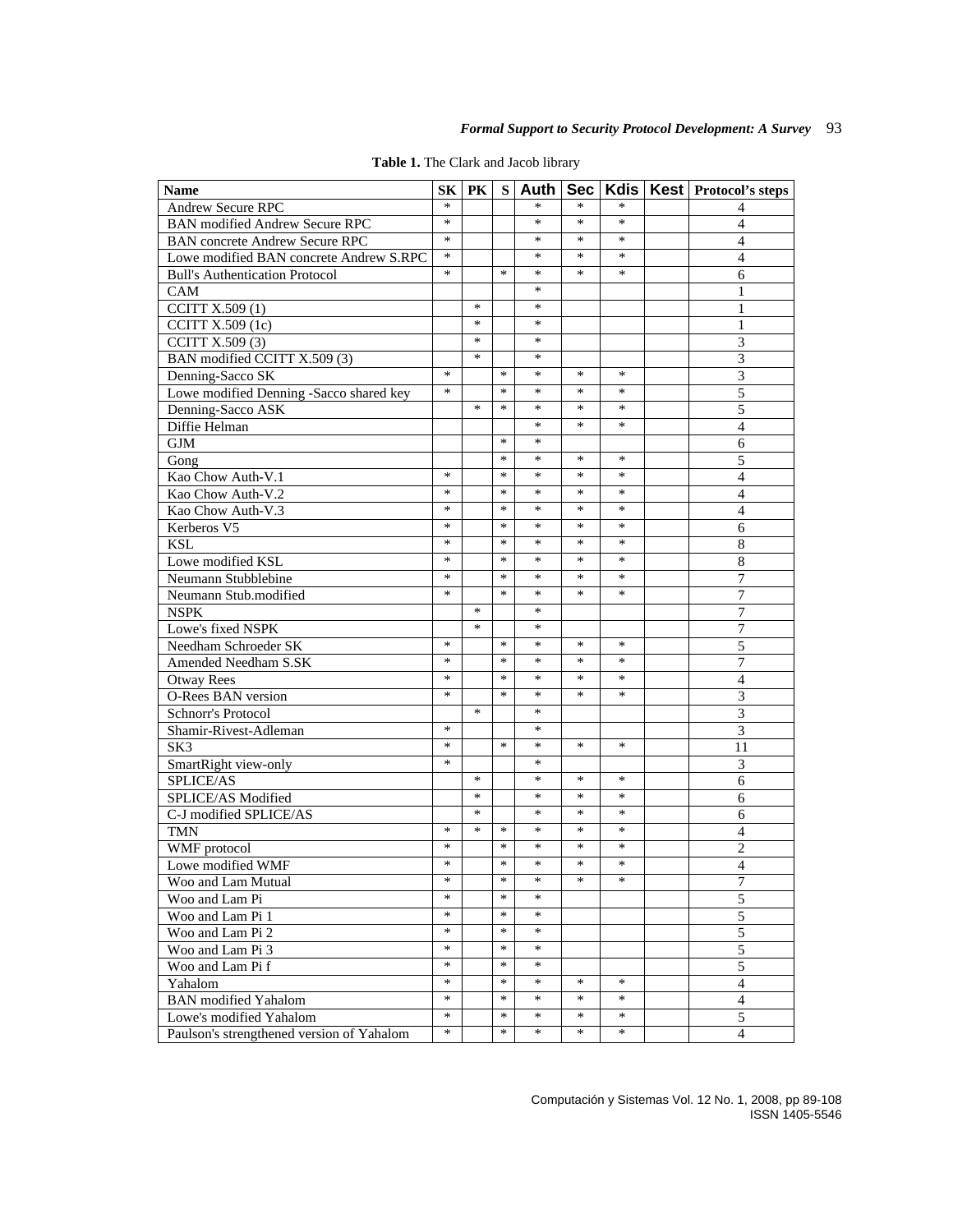| <b>Name</b>                   | <b>SK</b> | PK     | S      | Auth   | Sec    | Kdis   |        | <b>Kest</b> Protocol's steps |
|-------------------------------|-----------|--------|--------|--------|--------|--------|--------|------------------------------|
| <b>AAA</b> Mobile IP          | $\ast$    |        | $\ast$ | *      | *      |        |        | 9                            |
| CTP-non_predictive-fix        | $\ast$    |        |        | $\ast$ | $\ast$ |        |        | 6                            |
| <b>SIP</b>                    |           |        | *      | $\ast$ |        |        |        | 16                           |
| H.530                         | $\ast$    |        |        | $\ast$ |        |        |        | 6                            |
| H.530 fix                     | $\ast$    |        |        | ∗      |        |        |        | 6                            |
| QoS-NSLP                      | $\ast$    |        | $\ast$ | $\ast$ |        |        |        | $\overline{4}$               |
| Geopriv                       | $\ast$    | $\ast$ | *      | $\ast$ |        |        |        | 5                            |
| Geopriv-self-signatures       |           | $\ast$ | $\ast$ | $\ast$ | *      |        |        | 6                            |
| Geopriv-two_pseudonyms        | $\ast$    | $\ast$ | $\ast$ | $\ast$ | $\ast$ |        |        | 5                            |
| Geopriv-pervasive             | ∗         | ∗      | ∗      | ∗      |        |        |        | 5                            |
| Geopriv-password              | $\ast$    | $\ast$ | $\ast$ | $\ast$ |        |        |        | 6                            |
| <b>SIMPLE</b>                 | $\ast$    |        | $\ast$ | $\ast$ |        |        |        | $\overline{4}$               |
| LIPKEY-SPKM-known-initiator   |           | $\ast$ | $\ast$ | $\ast$ |        |        |        | $\overline{\mathbf{3}}$      |
| LIPKEY-SPKM-unknown-initiator |           | $\ast$ | $\ast$ | $\ast$ |        |        |        | 3                            |
| CHAP <sub>v2</sub>            | $\ast$    |        |        | ∗      |        |        |        | $\overline{\mathcal{L}}$     |
| <b>APOP</b>                   | $\ast$    |        | $\ast$ | $\ast$ |        |        |        | 3                            |
| <b>CRAM-MD5</b>               |           |        | $\ast$ | $\ast$ |        |        |        | $\overline{3}$               |
| DHCP-delayed-auth             |           |        | ∗      | *      |        |        |        | $\overline{2}$               |
| <b>TSIG</b>                   | $\ast$    |        | $\ast$ | $\ast$ |        |        |        | $\overline{c}$               |
| EAP_AKA                       | $\ast$    |        | $\ast$ | $\ast$ | *      |        | $\ast$ | 5                            |
| EAP_Archie                    | $\ast$    |        | $\ast$ | $\ast$ | $\ast$ |        | *      | 6                            |
| EAP_IKEv2                     |           | $\ast$ | $\ast$ | $\ast$ | $\ast$ |        | $\ast$ | 7                            |
| EAP_SIM                       | ∗         |        | ∗      | ∗      | ∗      |        | $\ast$ | $\overline{7}$               |
| EAP_TLS                       |           | $\ast$ | $\ast$ | $\ast$ | $\ast$ |        | $\ast$ | $\overline{7}$               |
| EAP_TTLS_CHAP                 |           | $\ast$ | $\ast$ | $\ast$ | *      |        | $\ast$ | 7                            |
| <b>PEAP</b>                   | $\ast$    | $\ast$ | $\ast$ | $\ast$ | *      |        | $\ast$ | 8                            |
| S/KEY                         |           |        | $\ast$ | $\ast$ | $\ast$ |        |        | $\overline{4}$               |
| <b>EKE</b>                    | $\ast$    |        |        | ∗      | *      | ∗      |        | 5                            |
| EKE2                          | $\ast$    |        |        | *      | *      | ∗      |        | 3                            |
| <b>SPEKE</b>                  | $\ast$    |        |        | $\ast$ |        |        |        | 5                            |
| <b>SRP</b>                    | $\ast$    |        |        | ∗      |        |        |        | $\overline{4}$               |
| IKEv2-DS                      |           | $\ast$ |        | ∗      | *      | ∗      |        | $\overline{4}$               |
| IKEv2-DSx                     |           | *      |        | $\ast$ | *      | ∗      |        | 6                            |
| IKEv2-MAC                     | $\ast$    |        |        | $\ast$ | *      | ∗      |        | $\overline{4}$               |
| IKEv2-MACx                    | $\ast$    |        |        | $\ast$ | $\ast$ | $\ast$ |        | 6                            |
| IKEv2-CHILD                   | ∗         |        |        | ∗      | ∗      | *      |        | 2                            |
| IKEv2-EAP-Archie              | $\ast$    | $\ast$ |        | $\ast$ | *      | *      |        | 8                            |
| RADIUS-RFC2865                | $\ast$    |        | $\ast$ | $\ast$ |        |        |        | 5                            |
| 8021x_Radius                  | $\ast$    |        | $\ast$ | $\ast$ |        | ∗      |        | 10                           |
| <b>HIP</b>                    |           | $\ast$ |        | ∗      |        |        |        | $\overline{4}$               |
| PBK                           |           | ∗      |        | ∗      |        |        |        | $\overline{4}$               |
| PBK-fix                       |           | $\ast$ |        | $\ast$ |        |        |        | $\overline{4}$               |
| PBK-fix-weak-auth             |           | $\ast$ |        | $\ast$ |        |        |        | $\overline{4}$               |
| Kerbers-basic                 | $\ast$    |        | $\ast$ | $\ast$ | $\ast$ | $\ast$ |        | 6                            |
| Kerbers-Ticket-Cache          | $\ast$    |        | $\ast$ | $\ast$ | $\ast$ | $\ast$ |        | $6\,$                        |
| Kerberos-Cross-Realm          | $\ast$    |        | $\ast$ | $\ast$ | $\ast$ | $\ast$ |        | $\,8\,$                      |
| Kerberos-Forwardable          | $\ast$    |        | $\ast$ | $\ast$ | $\ast$ | $\ast$ |        | $\overline{8}$               |
| Kerberos-PKINIT               | $\ast$    | $\ast$ | $\ast$ | $\ast$ | $\ast$ | $\ast$ |        | 6                            |
| Kerberos-preauth              | $\ast$    |        | $\ast$ | $\ast$ | $\ast$ | $\ast$ |        | 6                            |
| <b>TESLA</b>                  |           | $\ast$ |        | $\ast$ |        |        |        | $\overline{2}$               |

**Table 2.** The AVISPA library

Computación y Sistemas Vol. 12 No. 1, 2008, pp 89-108 ISSN 1405-5546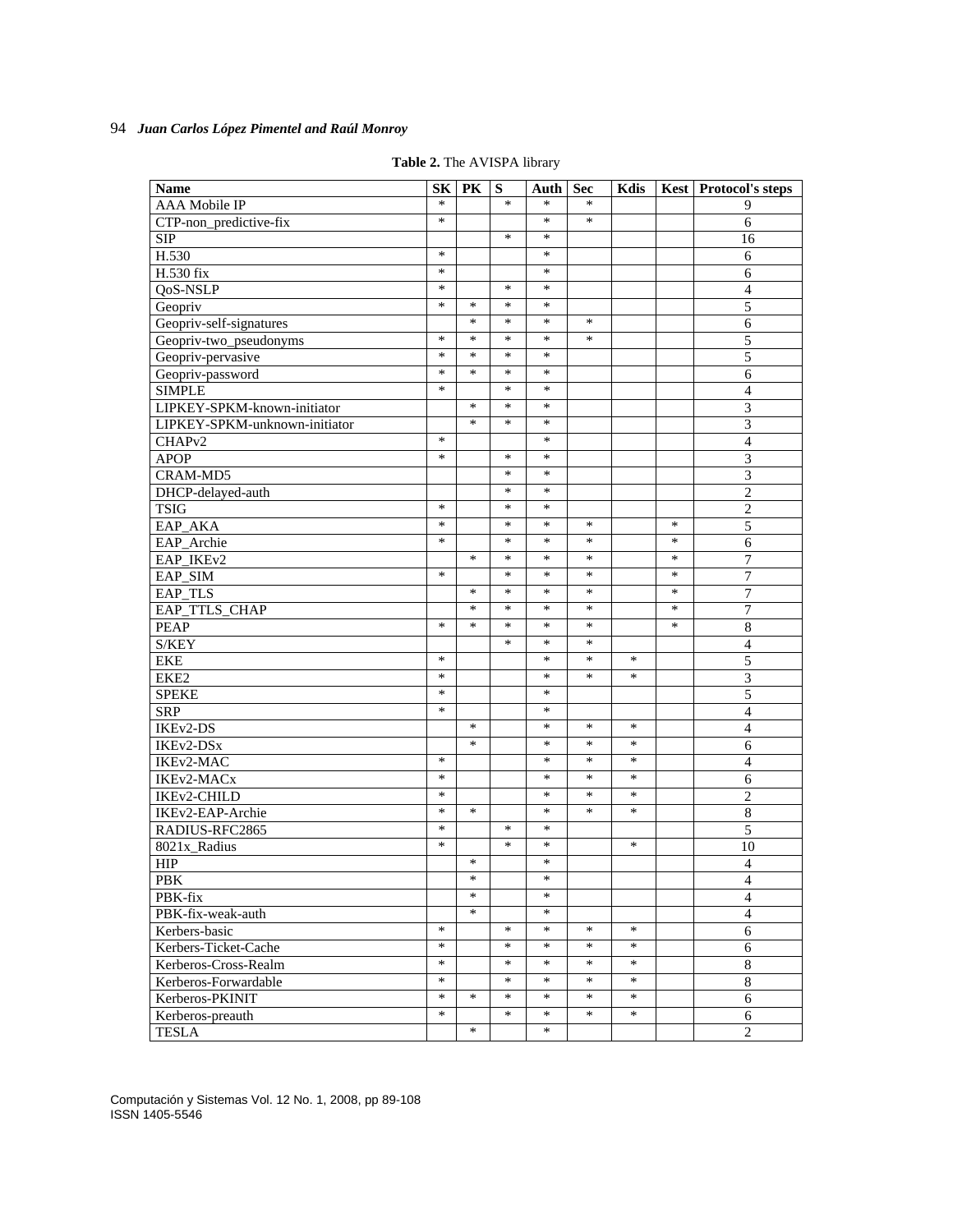| <b>Name</b>      | SK     | PK     | S      | Auth   | <b>Sec</b> | Kdis   | <b>Kest</b> | Protocol's steps |
|------------------|--------|--------|--------|--------|------------|--------|-------------|------------------|
| SSH-transport    |        |        | $\ast$ | $\ast$ | $\ast$     |        | $\ast$      | 6                |
| TSP              |        | $\ast$ |        | $\ast$ |            |        |             | $\overline{2}$   |
| <b>TLS</b>       |        | $\ast$ |        | $\ast$ | $\ast$     |        |             | $\,$ 8 $\,$      |
| <b>ASW</b>       |        | $\ast$ |        | $\ast$ |            |        |             | $\overline{4}$   |
| FairZG           |        | $\ast$ | $\ast$ | $\ast$ |            |        |             | 5                |
| SET-purchase     |        | $\ast$ |        | $*$    | *          |        |             | 6                |
| SET-purchase-hpg |        | $\ast$ |        | $*$    | $\ast$     |        |             | 6                |
| <b>UMTS_AKA</b>  | $\ast$ |        | $\ast$ | $\ast$ | *          |        | *           | $\overline{2}$   |
| ISO <sub>1</sub> |        | $\ast$ |        | $\ast$ |            |        |             | $\mathbf{1}$     |
| ISO <sub>2</sub> |        | $\ast$ | $\ast$ | $\ast$ |            |        |             | $\overline{c}$   |
| ISO <sub>3</sub> |        | $\ast$ |        | $\ast$ |            |        |             | $\mathbf{2}$     |
| ISO <sub>4</sub> |        | $\ast$ |        | $\ast$ |            |        |             | 3                |
| 2pRSA            |        | $\ast$ |        | $*$    |            |        |             | $\overline{3}$   |
| <b>LPD-MSR</b>   |        | $\ast$ | $\ast$ | $\ast$ |            |        | *           | $\mathfrak{Z}$   |
| <b>LPD-IMSR</b>  |        | $*$    |        | $\ast$ | $\ast$     |        | *           | $\mathfrak{Z}$   |
| <b>SHARE</b>     |        | $\ast$ |        | $\ast$ | *          | $\ast$ |             | $\overline{4}$   |
| <b>NSPK</b>      |        | $\ast$ |        | $\ast$ | *          |        |             | 3                |
| <b>NSPK</b> fix  |        | $\ast$ |        | $\ast$ | *          |        |             | 3                |
| NSPK-KS-fix      |        | $\ast$ |        | $\ast$ | $\ast$     |        |             | 3                |
| <b>NSPKxor</b>   |        | $\ast$ |        | $\ast$ | *          |        |             | 3                |
| <b>NSPK-KS</b>   |        | $*$    |        | $\ast$ | *          |        |             | 3                |

**Table 3.** The AVISPA library

The NSPK protocol seems right at first glance: *A* seems to know that it is running the protocol apparently with *B*, because only *B* could have decrypted message 1 and then have sent nonce  $N_a$  encrypted under A 's key in message 2. However, this protocol is faulty. Lowe found that an intruder could impersonate one agent by concurrently holding a session with another agent [Lowe 1995]. Lowe's attack is shown in Figure 1.



**Fig. 1.** An attack on the NSPK protocol

From Figure 1, one can see that *one* instance of message 2 is being used in *two* independent runs. We infer that while  $B$  knows that  $A$  has recently participated in a run of the protocol; it cannot tell whether  $A$  is running it apparently with it.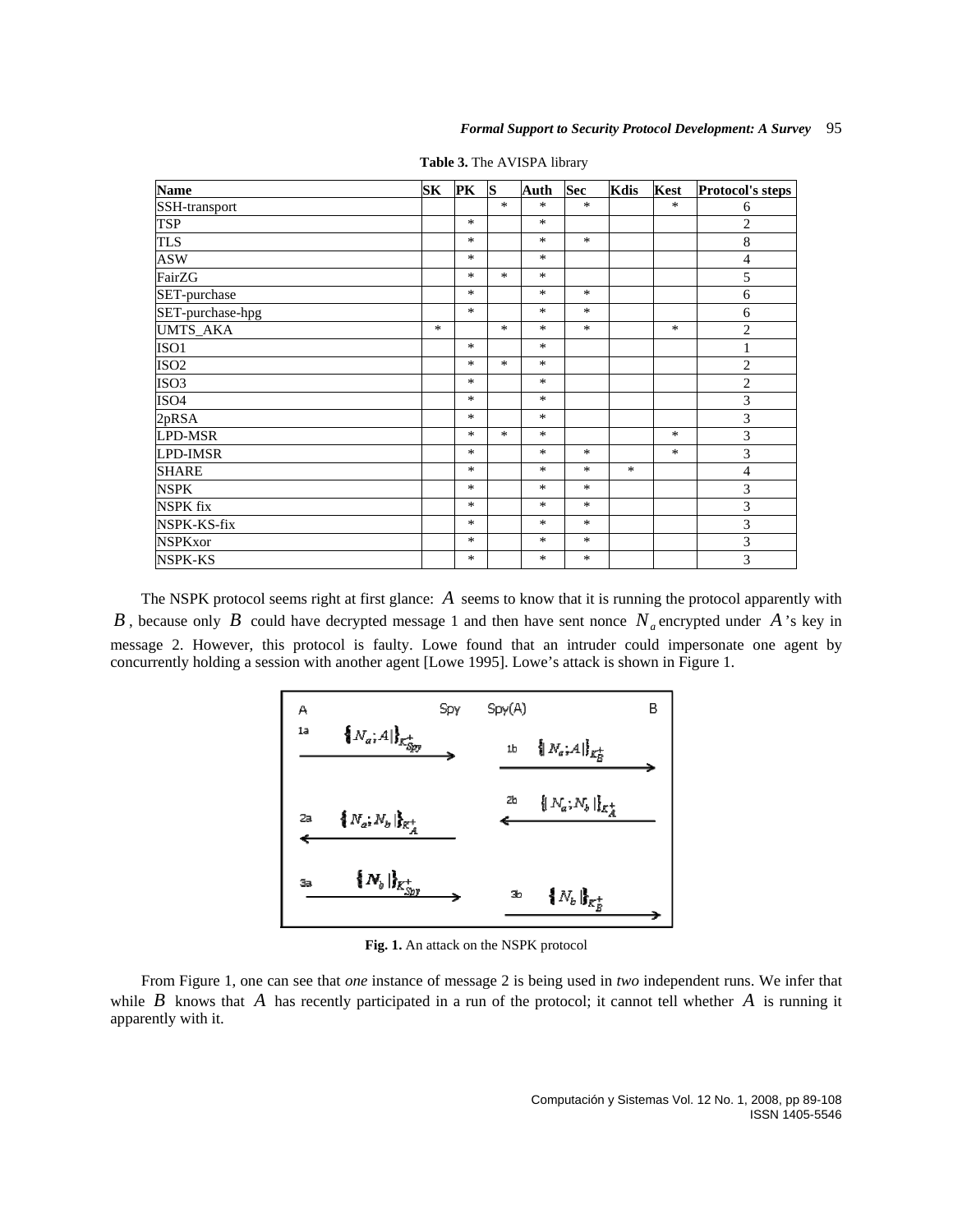Notice that identifying the protocol flaw; that is, what makes it possible to elaborate the attack, is not trivial, never mind patching the protocol. To patch NSPK, Lowe suggested adding the responder name (in this case *B* ) to message 2 so that the initiator (in this case  $\vec{A}$ ) could know the identity of that message's originator, yielding:

$$
I. A \rightarrow B : \left\{ Na, A \right\}_{K_B^+}
$$
  

$$
2. B \rightarrow A : \left\{ B, Na, Nb \right\}_{K_A^+}
$$
  

$$
3. A \rightarrow B : \left\{ Nb \right\}_{K_B^+}
$$

This new version of NSPK has been proved to satisfy authentication. Thus, the design of security protocols is error-prone, requiring the use of rigorous methods for software development.

In the following section, we shall describe the most important tools/methods to formal security protocol verification. For each method, we highlight coverage and most significant contributions. We use this information to come out with a comparison.

# **3 Security Protocol Verification**

There are three main verification approaches: belief logic, state exploration, and theorem proving. We look at each approach, one on each of the following sections.

#### **3.1 Belief logics**

Belief logic was the first attempt to automate the verification of security protocols. BAN [Burrows, et al., 1989] is the most significant and prominent belief logic. BAN aims to formalize what an agent may infer from the messages it has received. BAN allows short, abstract proofs but it is not able to identify a wide variety protocol flaws. This is because BAN does not consider an intruder on the network. Its main characteristic is its simplicity; its main disadvantage is that it assumes that agents are all honest. When the search for a BAN proof fails, it is not obvious how to use the deduction tree to generate a counterexample. To address its weaknesses, BAN has been extended resulting in new logics, e.g. BGNY [Brackin 1996]. These new methods though have proven to be very limited to deal with the general problem of protocol verification and are far beyond from BAN's simplicity.

#### **3.2 State Exploration**

In the state exploration approach, a protocol is characterized as the set of all its possible traces. Given an input security protocol, the verification method explores as many execution paths of the protocol as possible, checking at each state reached if some conditions hold. The search space generated from analyzing a cryptographic protocol may be infinite, because principals may engage in a number of protocol runs, simultaneously play different roles (initiator, responder, etc.) and because the adversary is capable of building an infinite number of messages. Yet, most state exploration tools use theoretical results to avoid exploring the entire state space. An example result is Syverson *et al*.'s [Syverson, et al., 2000], who proved that whenever there is an attack, there is an attack in which compromised principals do not send arbitrary messages, only messages in valid protocol form. Another example result is Rusinowitch and Turuani's [Rusinowitch and Turuani 2001], who showed that whenever there is an attack, there is an attack of polynomial size (for a bounded number of sessions). State exploration methods are powerful and automatic. When a property does not hold, they can easily exploit the traces that have been generated in order to build a counterexample.

In what follows, we survey the most important state exploration tools. We start with a brief discussion of the work of Dolve and Yao. Then we carry on sudying more advanced tools based on model checking and strand spaces.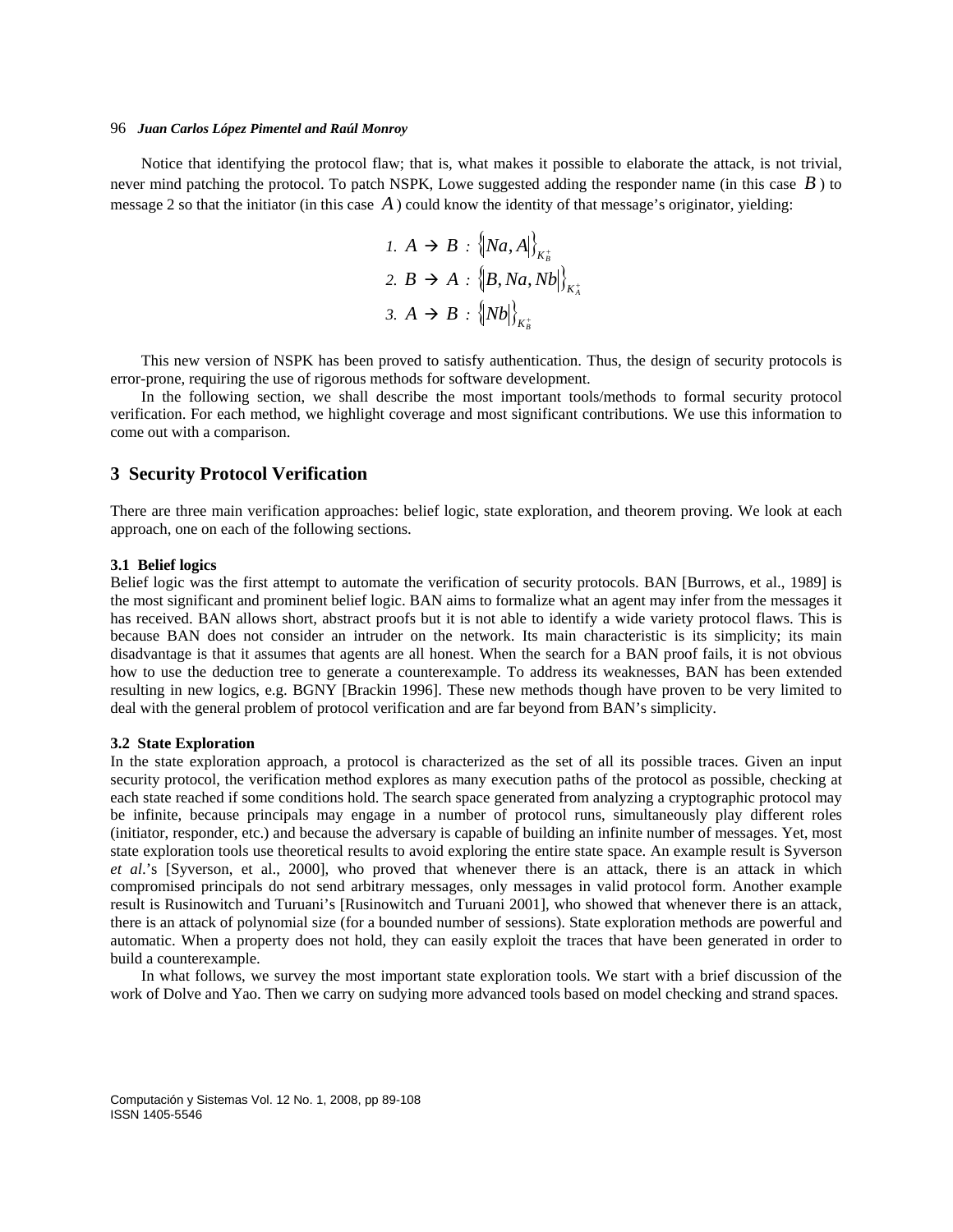#### **3.2.1 Early Attempts at Protocol Verification**

**Dolev and Yao's method** The first attempt at using state exploration for verifying security protocols was due to Dolev and Yao [Dolev and Yao 1983], in 1983. Dolev and Yao's approach is however extremely limited, because it considers only the verification of secrecy and accounts for a few cryptographic primitives. Dolev and Yao's main contribution is a formal model of the intruder, which has been used largely albeit after suffering minor extensions. After Dolev and Yao's work, the verification of security protocols was by large ignored. It was not until 1996, more than a decade later, that Meadows, Lowe and others revived the problem.

#### **3.2.2 Model checking**

**Lowe's method** Gavin Lowe, the man who broke the NSPK protocol [Lowe 1995], has approached the verification of security protocols using Hoare's calculus of Communicating Sequential Processes (CSP). To verify a security protocol, Lowe first writes a CSP model of every entity in the (communicating) system: the agents taking part in the protocol, the communicating network and the Dolev-Yao spy. Then, he uses the standard CSP theory of traces to conduct the protocol analysis.

In 1996, Lowe showed that a modified version of the NSPK protocol is secure at least for a small number of participants [Lowe 1996]. In his experiments, he used Failures Divergences Refinement (FDR), a model checker to verify CSP programs. The task of producing a CSP description of the protocol to verify is very time consuming and requires a high level of skill. To get around this situation, Lowe developed Casper [Lowe 1998]. Casper translates the Alice and Bob description of a security protocol into a CSP model, suitable for FDR. While Lowe's results were encouraging, it was clear then that special-purpose tools were required for the verification of large security protocols to be possible.

**Basin's method** In 1999, Basin [Basin 1999] presented an approach to protocol analysis that combines complementary aspects of model checking and Paulson's formalism (see Section 3.3). In an attempt to deal with the state explosion problem, Basin's approach used lazy data types to model the (possibly infinite) state-space of the protocol. Crucially, lazy constructors build data types without evaluating their arguments, thus allowing for the representation and computation of infinite data.

Motivated by, and closely following to, the work of Paulson, Basin used a trace-based interleaving semantics for modeling security protocols. Protocols are then formalized as infinite trees. The branches of each of these trees are traces. Adding a tree child node corresponds to a trace extension which captures the execution of a step of the protocol or an action taken by a Dolev-Yao spy. Hence, the run of a protocol defines an infinite tree and a security property is a property of nodes in the tree. Violations of security properties are found by a kind of infinite-state model checking, which is performed by searching the tree in a lazy fashion. Notice that if there is an attack, it will be present in a trace located at some tree node. However, finding this node may not be easy: not only may the tree be infinitely deep, but it may also yield an exponentially large branching factor.

With a large branching factor, standard search algorithms would hardly succeed in finding attacks that lie at shallow depths. To get around this problem, Basin used two simple heuristics, one for pruning the search tree and the other for reordering the way in which the tree is searched. The first heuristic consists of pruning traces that contain spurious events, such as the reception of a message that does not obey the rules of the protocol. The second heuristic consists of assigning the highest priority to events involving the start of another execution of the protocol or the execution of an action by the spy.

**Basin** *et al.***'s OFMC** Later on, in 2003, Basin *et al*. introduced the On-The-Fly Model-Checker (OFMC) [Basin, et al., 2003], a tool that combines lazy data types with a set of symbolic techniques, that, in a demand-driven way, model the actions of a Dolev-Yao intruder. OFMC's methods significantly reduce the search space without excluding attacks. OFMC was validated on a large number of experiments. It rediscovered the attacks documented in the Clark and Jacob library and found new attacks. Iwas also able to discover attacks to a wider variety of protocols. OFMC's results are reported in the AVISPA library [Basin, et al., 2004]; they show it is capable of determining whether or not a protocol is valid (usually in a few milliseconds) and, in the case of unsatisfiability, of producing a counter-example. One downside of OFMC is that it cannot verify group security protocols.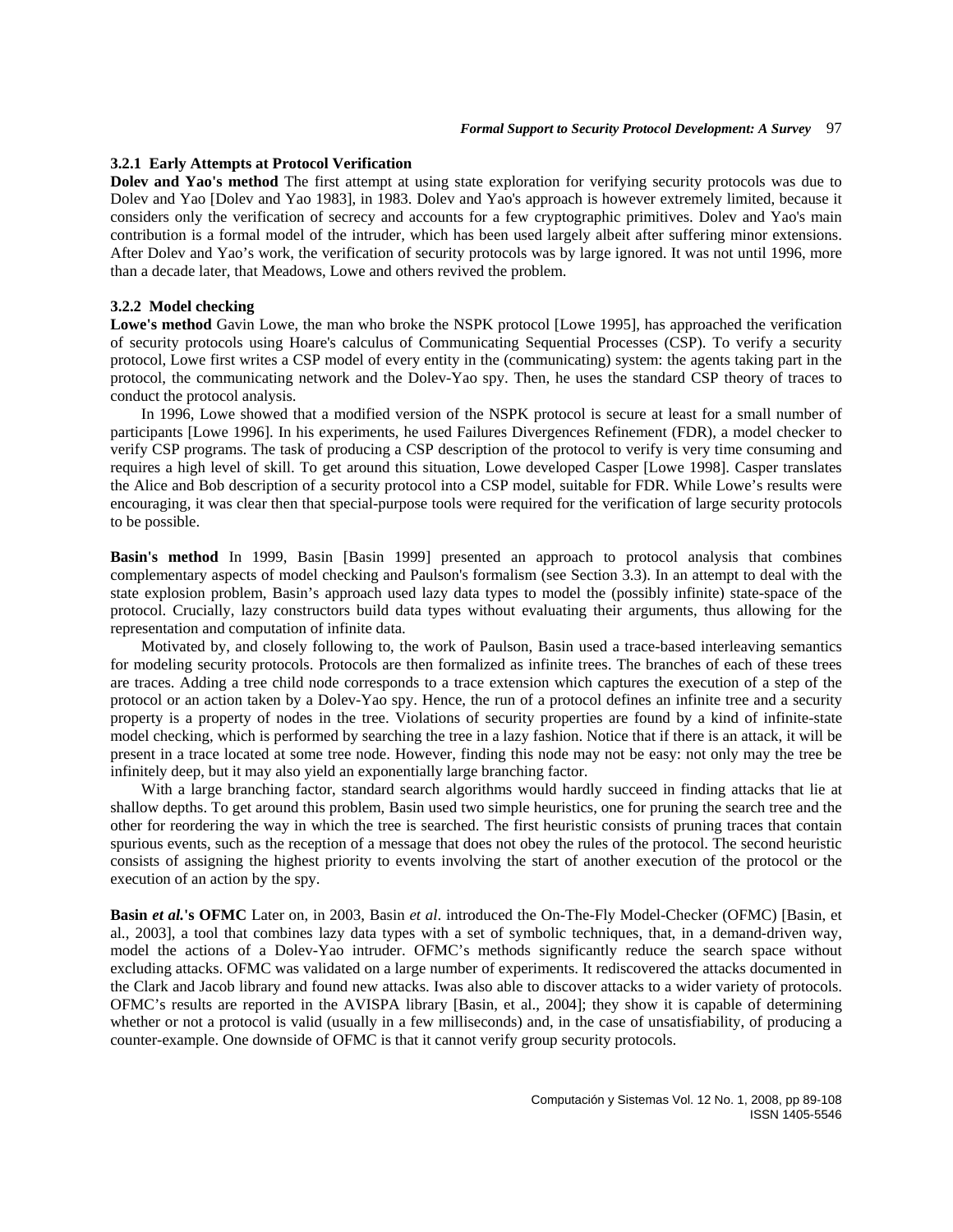The formal model that OFMC tool uses for protocol analysis is based on two specification languages: one is a high-level protocol specification language (HLPSL) and the other a low-level one (the Intermediate Format IF). These languages were developed in the context of the AVISPA project.<sup>[4](#page-9-0)</sup> AVISPA is a toolbox, which includes several backends, the most prominent of which are OFMC and CL-Atse.

**Y. Chevalier and L. Vigneron.** Chevalier e*t al.* developed the Constraint-Logic-Based Attack Searcher (CL-Atse), 2002 [Chevalier and Vigneron 2002]. It is an OCaml-based implementation of the deduction rules developped in the AVISPA European project. CL-Atse combines rewrite-based first order theorem proving with constrain logic in order to handle properties such as associability/commutativiy of operators for representing sets of messages. A protocol is written in the Avispa's itermediate format and it is executed over a finite (user decided) number of iterations, or entirely if no loop is involved. CL-Atse performs two kind of optimisations : First, the protocol specification is simplified to accelerate the search for attacks. Second, various optimisations in the deduction rules try to reduce, and often eliminate, redundancies and uselessness in the protocol execution.

**Bozga** *et al.* In 2003, Bozga *et al.* introduced HERMES [Bozga 2003], a tool specialized to verify secrecy properties. Roughly, HERMES takes a protocol and two sets, one contains messages which are to remain secret, called *S*, and the other hypotheses about secret keys, called *H*. Then, HERMES calculates all reachable states for a set of secrets *S'* (e.g. nonces and session keys) and a set of protected messages *H'* (e.g. cypher-texts)*.* The protocol guarantees secrecy for secrets *S,* if all messages in *S'* are protected under *H'* and both, *S* is a subset of *S'* and *H'* is a subset of *H*. HERMES has a frontend (EVA) where users can specify protocols in a friendly way. It has been successfully tested on the Clark and Jacob library. One downside of HERMES is that it cannot prove security properties other than secrecy.

#### **3.2.3 Strand Spaces approach**

**Fabrega et al.'s method** Model checking tools aim at identifying if there exists a state in the execution of a protocol that violates a given security requirement. They do not aim to establish that a protocol really is correct. Motivated by this limitation, Fabrega, Herzog and Guttman invented the strand space model, in 1998 [Thayer-Fabrega, et al., 1998]. A *strand* is a sequence of events that an agent may execute in a protocol. A *strand space* is a set of strands reflecting the activity of principals, whether honest or not, involved in te run of a protocol

The strand space model is graph-based. An event is represented by a node in the graph. If the event corresponds to the sending of a message  $M$ , the node is labeled  $+M$ . Otherwise it corresponds to  $M$ 's reception and then is labeled -*M*. Every node belongs to a unique strand. A strand contains one or more nodes; it specifies the behavior of one

agent. An inter-strand edge, denoted by  $n_1 \rightarrow n_2$ , captures agent communication, meaning: at  $n_1$  (node 1) a message is sent, which is then received at  $n_2$  (node 2).

A *bundle* is a finite acyclic subgraph, consisting of a number of strands all hooked together. It is such that for every node,  $n_2$ , annotated with a  $-M$ , there is a unique node,  $n_1$ , in a different strand such that  $n_1 \rightarrow n_2$ . Protocol correctness depends essentially on the freshness of a few data items such as nonces or session keys. These elements must not be in the possession of the spy. Typically, for a protocol to be correct, there must be one such a bundle consisting of one strand for each of the legitimate parties, all agreeing on the participants, nonces and session keys. Notice that a spy strand may also be entangled in a bundle, even if the protocol is correct, but that should not prevent the legitimate parties from agreeing on the data values or from maintaining the secrecy of the chosen values.

For proving authentication of type non-injective agreement with  $B$  acting as a responder and  $A$  as an initiator (according to Lowe's hierarchy of authentication [Lowe 1997]), it is necessary to establish that whenever a bundle

<span id="page-9-0"></span><sup>4</sup> The AVISPA project (Automated Validation of Internet Security Protocols and Applications) supports the simple integration of four different back-end search engines: the On the Fly Model Checker (OFMC), [Basin, et al., 2003]; the Constraint-Logic-Based Attack Searcher (CL-AtSe), [Chevalier and Vigneron 2002]; the SAT-based Model-Checker (SATMC), [Armando and Compagna 2004]; and the Tree Automata based on Automatic Approximations for the Analysis of Security Protocols (TA4SP), [Heam, et al., 2004].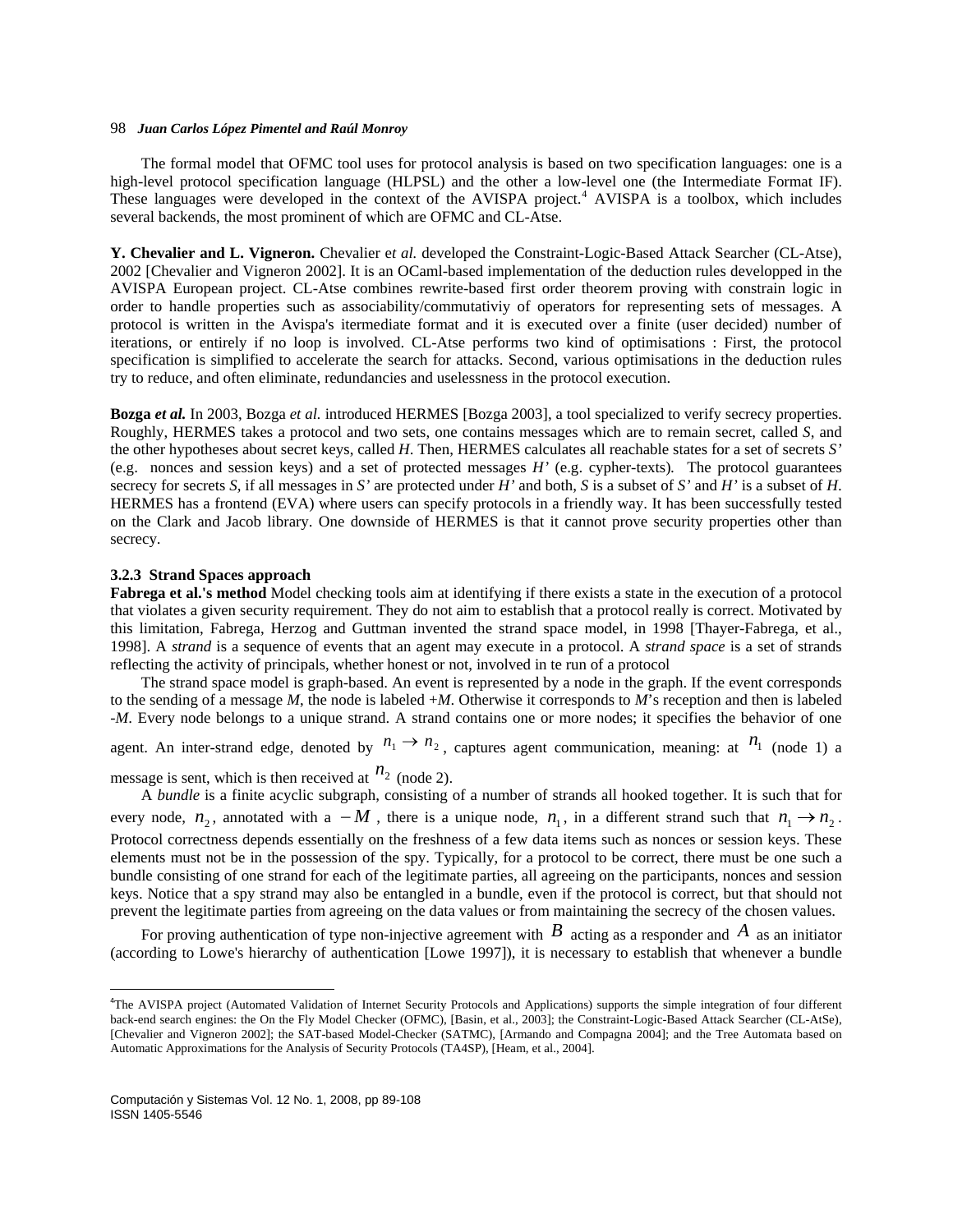contains a responder strand using certain data items,  $x$ , then such a bundle must also contain an initiator strand using  $x$ . Now, proving authentication of type agreement amounts to showing that such a bundle contains an unique initiator strand using  $^{\mathcal{X}}$ .

The strand space model was not designed to report a counterexample. Nor was it automated, at least initially. However, the strand space provided a simple, graphic way of expressing protocol information flow. The model has been found appealing because protocol runs can be expressed in parallel.

**Dawn Song's method** In 2001, Song, Berezin and Perrig used techniques from both model checking and theorem proving in order to extend the strand space model so that it is both automatic and able to prove correctness of many security protocols with an arbitrary number of concurrent runs. The implemention of these methods yielded Athena, a checker that efficiently analyzes infinite sets of protocol runs. Athena includes optimizations to improve efficiency, including the use of a pruning procedure based on novel theorems and an automatic evaluator of well-formed formulas.

Athena comes with a dedicated logic for describing security protocols and their intended properties. This logic is based on strands and bundles. To verify the protocol, Athena transforms the security properties into an initial sequent, capturing an initial state. It then applies a small set of inference rules with certain decision procedures to the states, building a proof tree, until it either completes the proof or refutes the sequent. In the latter case Athena reports that the protocol is incorrect, and the state of the refuted sequent represents a counterexample.

Athena has been tested on the Clark and Jacob library. An important downside of Athena is that the verification procedure is not guaranteed to terminate. Termination can be forced by limiting the number of concurrent protocol runs or the size of the message terms.

### **3.3 Theorem proving based approaches**

Theorem proving based approaches attempt to produce a formal proof, given a description of the protocol, a set of logical axioms, and a set of inference rules. These approaches have two branches: one is based on Higher-Order Logic (HOL) and the other based on First-Order Logic (FOL). Although, the former approach can inductively simulate an infinite number of agents running in an infinite number of sessions, it requires considerable interaction with the theorem proving framework. The latter approach is more automatic and more viable for generating counterexamples.

#### **3.3.1 Methods Based on Higher-Order Logic**

**Paulson's method** The inductive approach to the verification of security protocols was invented by Paulson in 1998 [Paulson 1998]. This method combines some characteristics from state exploration and belief logics. From the first approach, it borrows a concrete notion of events; from the second one, the idea of deriving guarantees from each message. It has been widely used for verifying protocols, but it requires a high level of skill to use. A user must guide the proof process, selecting the logical rules or tactics to be applied. To compound the problem, the inductive approach involves cumbersome and onerous proofs. The analysis is supported by the generic, interactive higherorder logic theorem prover Isabelle [Paulson 1994].

A protocol is inductively defined as a set of (all possible) traces. A *trace* is a list of (communication) events. An *event* refers to either sending a message, or receiving one. Protocol descriptions include attacks and accidental losses of critical information, so-called an *Oops* event. The model involves four sorts of theories: *message, event, shared* and *public*. The message theory involves three main operators. Each operator is defined on possibly infinite sets of messages and is used to model properties of a protocol and reason about its runs. It also includes sorts of agents and sorts of messages. The event theory models the sending and receiving communication events, the knowledge of agents and a *freshness* operator. The theories shared and public formalize shared-key and public-key cryptography respectively. A protocol is defined by a collection of inference rules, each of which has zero or more hypotheses and one conclusion. The inference rules state the various forms in which a protocol trace can be possibly extended with new events. Proofs proceed by induction on the inference rules defining the protocol, taking into account the capabilities of a Dolev-Yao intruder.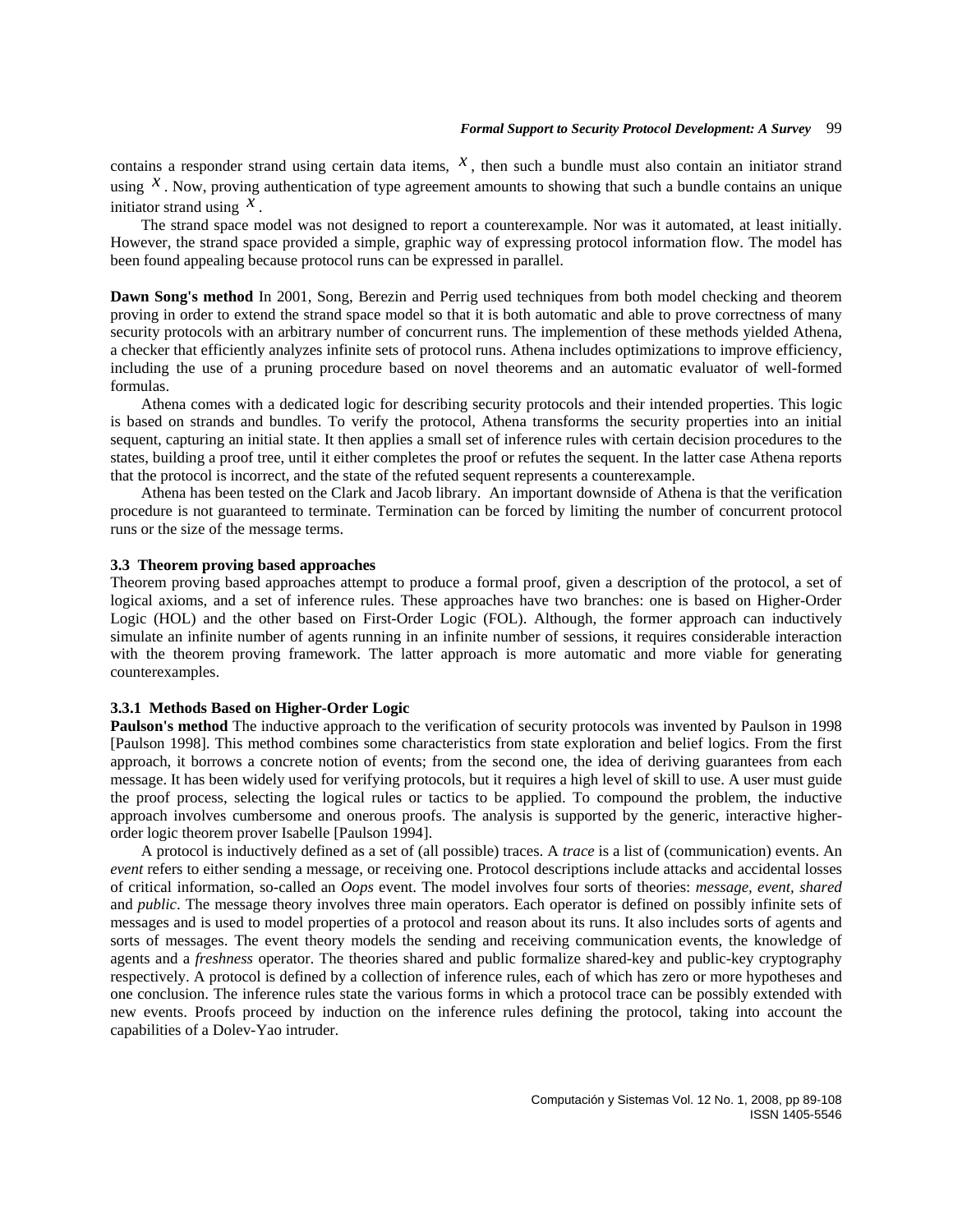Isabelle has been used to verify a number of protocols, including VISA's SET protocol. It was (as far as we know) the first to prove a group (recursive) protocol, namely Otway-Bull. This proof however was later on argued to be faulty, as it ignores a protocol failure<sup>[5](#page-11-0)</sup> in the use of XOR [Ryan and Schneider 1998]. One downside of Paulson's approach is that there is no automated support for finding attacks on faulty protocols. Another downside is that verifying protocols requires interactive theorem proving, which demands considerable effort.

#### **3.3.2 Methods Based on First-Order Logic**

**Meadows's method** One of the first attempts at using automated theorem proving to security protocol analysis was due to Meadows. In 1996, she presented the NRL Protocol Analyzer (NPA) [Meadows 1996], a special-purpose tool, written in Prolog. Notably, NPA could be used to verify if a protocol was up to satisfy principal authentication or key distribution. Meadows's work extended Dolev and Yao's in two main respects. First, the spy attempts more than just finding out a secret. The spy may try, for example, to convince an agent that a message has certain properties that it does not. Second, NPA's method was a general, term-rewriting proof procedure, instead of an ad-hoc one (c.f. Dolev and Yao's approach).

NPA aims to prove that a collection of user-specified protocol states are unreachable. Using this strategy, it found two previously unknown attacks, one on Simmons's Selective Broadcast Protocol and the other on Burns-Mitchell's Resource Sharing Protocol. NPA also identified hidden assumptions in two protocols: the Neuman-Stubblebine re-authentication protocol and the Aziz-Diffie wireless communication protocol. NPA however is highly interactive, much in the same way a theorem prover is, relying on the user to guide the search for a proof. It is not guaranteed to terminate and has no means of converting a protocol description into a set of term-rewriting rules.

**Blanchet's method** Blanchet (2001), [Blanchet 2001], developed also a Prolog-based tool for verifying secrecy properties of security protocols. Blanchet uses Prolog rules to represent both the actions of the attacker and the rules of the protocol, which are modeled as messages known to the attacker. Messages and channels are represented as Prolog terms. Proving the secrecy of a message *M* amounts to disproving the fact *attacker(M)*, denoting that *M* is in the Spy possession. This verification task is beyond the Prolog solving strategy and so Blanchet provided a specialpurpose solving algorithm that performs well in practice. Blanchet performs two abstractions to avoid bounding the number of protocol runs. The first abstraction ignores the number of times a message has appeared, recording only that it has been used. The second abstraction distinguishes when it is safe to use a unique term for the nonce associated with a pair of participants, regardless the number of runs in which they are involved. Blanchet's tool has been able to prove secrecy of a number of protocols, including Skeme. However, the tool representation of a protocol is approximate. On the one hand, the protocol representation is safe, in the sense that if there is an attack on the protocol that violates secrecy, the tool will find it. Yet, on the other hand it makes the tool yield false attacks; indeed, Blanchet's tool could not prove that Lowe's version of the NSPK is secure. While it does not bound the number of parallel protocol runs, the tool assumes a bounded number of participants.

**Weidenbach's method** Weidenbach's approach [Weidenbach 1999] aims to combine the benefits of the inductive method and finite state analysis. To this end, Weidenbach uses a fragment of first-order logic that is expressive enough to have infinite, inductive models, but that is still subject to automated theorem proving. Weidenbach's approach is as follows. First, the security protocol and its requirement are both translated into first-order monadic Horn formulae.<sup>[6](#page-11-1)</sup> Then, these formulae are input to SPASS, a first-order logic automated theorem prover based on saturation. Finally, if SPASS terminates, the protocol is free of flaws. Otherwise, it is faulty. In the latter case of proof failure, SPASS's output can often be used to build an attack, though this process has not been automated.

Using SPASS, Weidenbach analyzed the Neumann-Stubblebine protocol (1993) and found new flaws in it, suggesting possible solutions. Weidenbachs' approach has four main downsides. First, the spy is weaker than Dolev-

<span id="page-11-0"></span><sup>&</sup>lt;sup>5</sup> A *protocol failure* is a protocol flaw where the designer overlooks crucial properties of a crypt-algorithm and as a result the protocol security function is contrary to what is expected.

<span id="page-11-1"></span><sup>&</sup>lt;sup>6</sup>A clause is Horn if it contains at most one positive literal. A *monadic Horn theory* is a set of Horn clauses where all occurring predicates are monadic (that is, they take only one argument).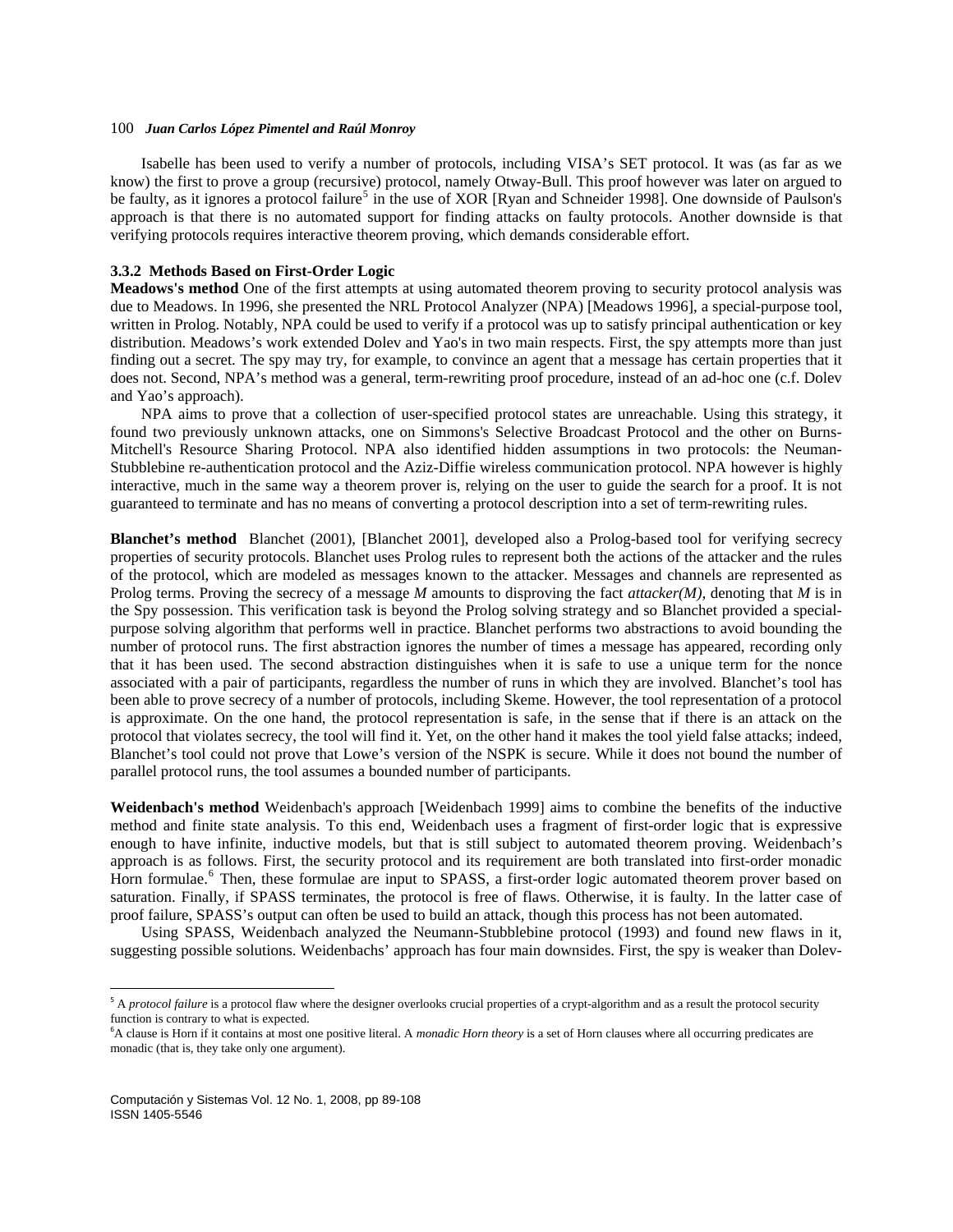Yao's. Second, the approach considers that there are only two agents and, thus, a verification proof requires proving meta-theorems that relax this limitation. Third, it is not as expressive as Paulson's. Fourth, it does not automatically generate counter-examples.

**Ernie Cohen's method** In 2002, Cohen [Cohen 2000] introduced a first-order logiic method, capable of finding verification proofs similar to those proven in Isabelle, only that faster and almost without user guidance. In Cohen's method, a protocol is modeled as a transition system. The state of a protocol run is then given by the set of transitions that have been executed together with the set of associate messages that have been exchanged. Transitions may generate a fresh value (used as either a nonce or a key). Provided that some preconditions hold, a transition fires resulting in the sending of a new message. Transitions are also used to model the actions of the spy. The state of a protocol run can be further restricted by user-supplied axioms.

Cohen implemented his method on  $TAPS<sup>7</sup>$  $TAPS<sup>7</sup>$  $TAPS<sup>7</sup>$  and then used it to analyze more than 70 protocols [Cohen 2003], most of which were borrowed from the Clark and Jacob Library. For a verification proof to go through, TAPS uses the protocol description to generate a number of protocol invariants, which are then used to establish security properties, such as secrecy or authentication. Often, TAPS is able to generate one such protocol invariant automatically, but sometimes the user has to provide them. Cohen's approach surpasses Paulson's in that it requires considerably less user guidance. One main downside of Cohen's method is that it does not generate counterexamples because it searches for proofs, not attacks.

**Graham Steel's method** So far, we have described verification tools geared towards analyzing security protocols with a fixed number of participants. We now turn our attention into Coral [Steel et al. 2003], a theorem-prover based tool that aims to analyze group protocols, where an arbitrary number of parties may be involved in a single run [Meadows 2000].

Coral, developed by Steel *et al*., is built on top of SPASS, a first-order theorem prover. Crucially, Coral uses proof by consistency, a technique designed for automating inductive proofs in first-order logic. Proof by consistency, also known both as inductionless induction and as implicit induction, has the property of being refutation complete [Comon and Nieuwenhuis 1998]. This completeness result guarantees that Coral will eventually find an attack, if any [Steel et al. 2002]

Coral is closely related to Paulson's method, as it uses a first-order version of trhe inductive approach for protocol verification. A protocol is specified as an inductive datatype, which is used to capture the set of all possible protocol traces. Axioms specify the ways in which a trace may be extended, either by the sending of a message by an agent (following the protocol), or by the sending of a fake message by the spy. Steelk *et* al.'s model allows an indeterminate number of agents to get involved in one or more protocol runs, play any role and issue an arbitrary number of fresh nonces or keys.

The protocol description, together with the actions of the Dolev-Yao spy, is specified in Horn Clauses. To discover an attack on a protocol, the security property to be verified, the goal, is first negated and then SPASS is made attempt to disprove it. Thus, in Coral one attempts to find a counterexample that breaks the security property, rather than proving a protocol correct.

CORAL has found two new attacks on the Asokan-Ginzboorg protocol for establishing a group key in an adhoc network of Bluetooth devices. One downside of Coral is that it may not terminate. It does not therefore compete against state exploration tools for attack discovery in two- or three-party protocols, since these latter tools are faster.

## **4 Informal Design Guidelines in the Literature**

In an attempt to prevent designers from incurring in known, published mistakes, many authors have suggested principles to guide the design of security protocols. These principles are just a collection of good practices, recommendations that are neither necessary nor sufficient for protocol correctness. Most principles have been

<span id="page-12-0"></span> <sup>7</sup>The Telcordia Authentication Protocol System.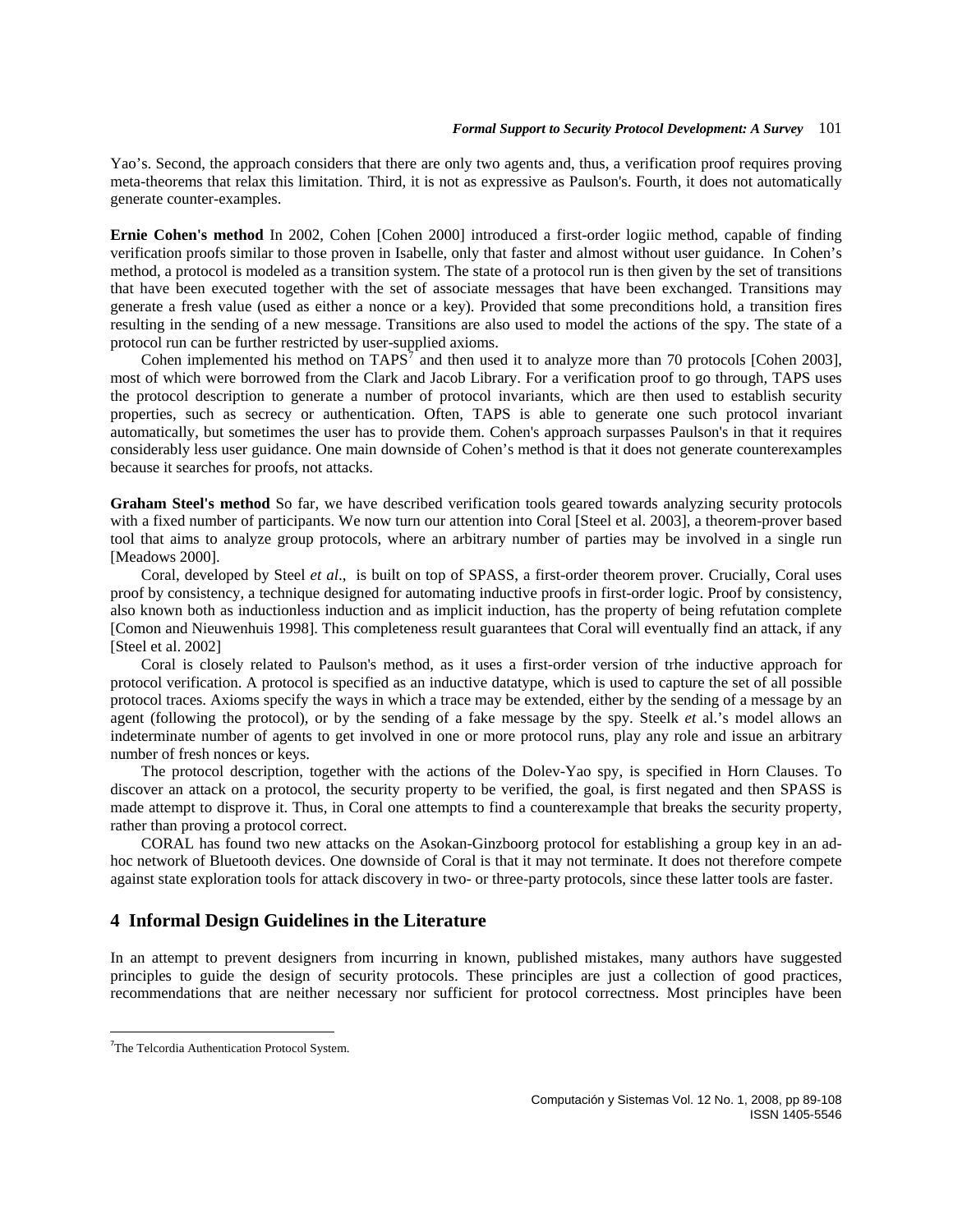welcome by the community, only a few have received great criticism as they are thought to unnecessarily ask for a number of requirements.

A noteworthy work is that of Abadi and Needham's [Abadi and Needham 1996], who suggested eleven design principles for strengthening the design of security protocols. Abadi and Needham addressed two big issues: i) the messages involved in a protocol, together with their content (principles 1, 3-10); and ii) the trust relations upon which the participants of the protocol depend (principles 2 and 11). Principles 3-9 recommend good practices in the meaning of a message such as agent names (principle 3), nonces (principles 6 and 7), timestamps (principle 8), session keys (principle 9) and cyphered messages (principles 4 and 5). Principle 10 emphasizes that the messages of a protocol should be distinguishable one another. Anderson and Needham [Anderson and Needham 1995] extended Abadi and Needham's work, suggesting principles to avoid protocol failures, when applying in particular digital signatures and public key cryptography (c.f. Abadi and Needham's principles 4 and 5).

After Abadi and Needham's work, it was identified that the crux to security is to protect messages (specially cypher-texts) from being vulnerable to a replay attack. A *replay attack* is a form of attack where a data transmission is repeated or delayed out of the current run of the protocol. To avoid replay attacks, Carlsen [Carlsen 1994] gave a full list of information that should be attached to cypher-texts (he called this list *full information*): protocol identifier, step identifier, message subcomponents identifier, primitive type of data items and protocol run identifier. Protocol designers, however, find cumbersome including all this full information.

In a similar vein, Aura [Aura 1997] postulated four recommendations to avoid replay attacks: i) use a different cryptographic algorithm for each cyphered message in a protocol; ii) attach a hash function (including full information similar to Carlsen) to authenticator protocol messages; iii) produce unique session keys using hash functions; and iv) do not use any trust assumption about principals. While using a hash function does not affect the performance of a protocol, the use of a different cryptographic algorithm for each cyphered message is uncommon in the literature and it is not a design task.

Malladi *et al*. [Malladi, et al., 2002] have also suggested a recommendation to avoid replay attacks. The recommendation is similar to Aura's: associate with every protocol run a session-id generated by all protocol participants. They took a step further, proving that this condition guarantees that no replay attack can be elaborated, but did not provide a mechanism for how the participants are to agree upon the session-id. This is actually one of the main difficult problems in key-agreement protocols is to establish a secret between the participants.

# **5 Additional Support in the Development of Security Protocols**

So far, we have described tools that support formal verification and collections of guidelines for security protocol design. In this section we present complementary approaches for protocol development, which include protocol repair and protocol synthesis.

### **5.1 Protocol repair**

**Lopez** *et al***.'s tool for protocol repair** Motivated by the number of faulty protocols repoted in the literature, Lopez *et al*. proposed methods for patching faulty security protocols. In [López-Pimentel, et al., 2007a] they proposed a method for patching security protocols vulnerable to a replay attack, where the flaw is to do with the omission of agent names. Later on, they developed Shrimp, [López-Pimentel, et al., 2007b] a tool which relies on existing stateof-the-art tools, capable of repairing a wider variety of protocols. Shrimp analyzes the protocol and an attack to this protocol in order to pinpoint faulty steps in the protocol and then suggests appropriate changes to fix them. This yields an improved version of the protocol that should be analyzed and possibly repaired again until no further flaws can be detected.

To approach protocol diagnostic and repair, Lopez *et al.* introduced a collection of rules, they called patch methods, each of which is able to deal with a class of faults. To identify and patch a protocol flaw, each rule makes use of Abadi and Needham's design principles, which Lopez *et al*. have translated into formal requirements. Shrimp deals with the full class of replay attacks, with respect to the taxonomy proposed by Syverson [Syverson 1994] (the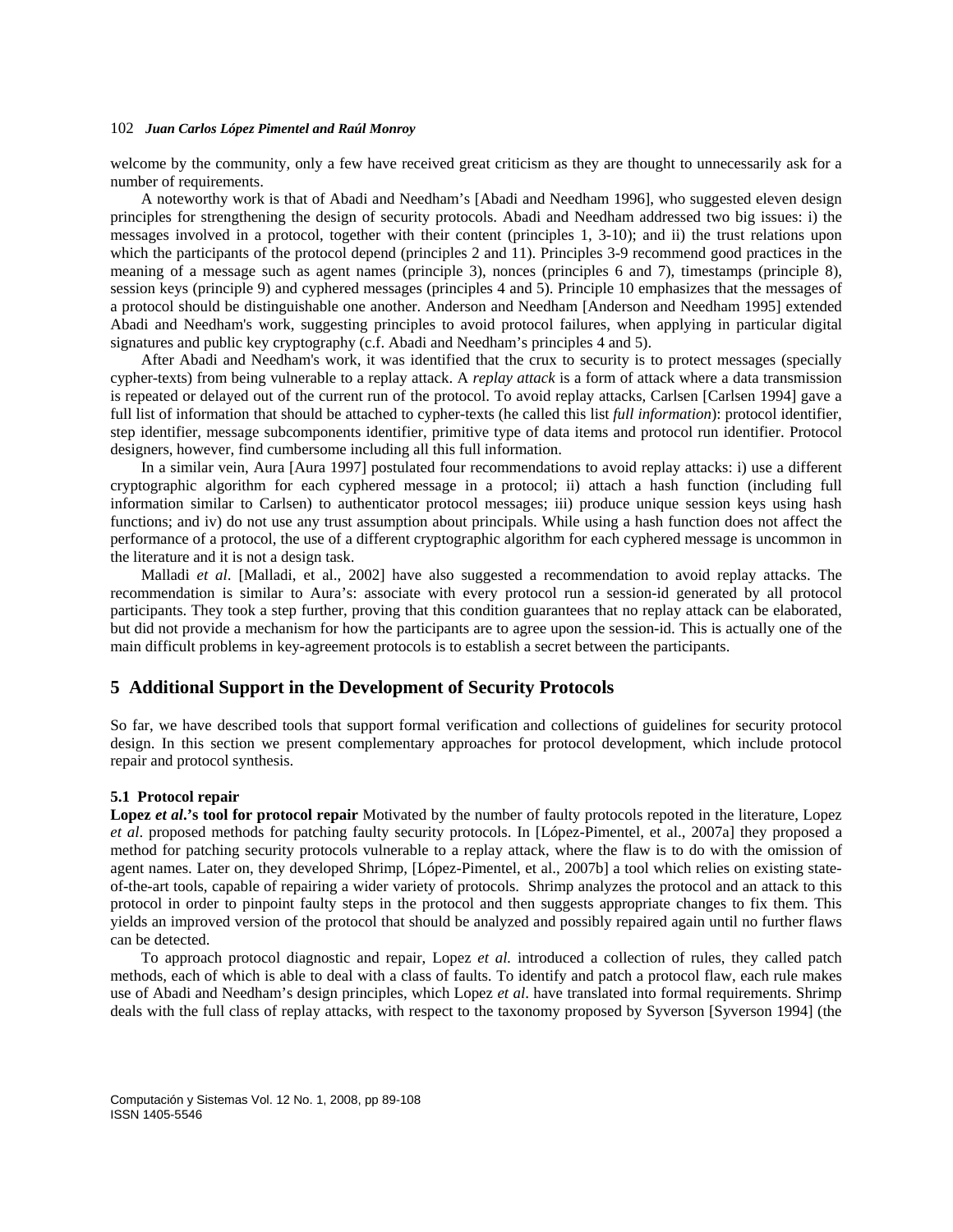only exception being the *type flaw* subclass, see Section 6.3.) Shrimp has been successfully tested on a number of faulty protocols, obtaining a repair rate of 90%.

**R. Choo' tool on protocol repair** R. Choo [Choo 2006] has also looked at the problem of automated protocol repair. He uses a model checker to perform state-space analysis on an indistinguishability-based model of a protocol, that uses asynchronous product automata. If the protocol is faulty, Choo's approach automatically repairs it. A fair comparison between Choo's approach and Shrimp is not possible since Choo's method is not elaborated within an archival publication.

### **5.2 Design and Protocol's Synthesis**

**Gong and Syverson's tool on fail-stop protocol** Gong and Syverson [Gong and Syverson 1995] have developed a methodology to facilitate the design and analysis of security protocols. They proposed to restrict protocol design to well-defined practices. In particular, Gong and Syverson suggest to start with a fail-stop protocol, which should then be verified. A protocol is fail-stop if: i) the content of each message contains full information, as introduced by Carlsen; ii) each message contains the identies of the sender and the receiver; iii) each message is encrypted under the key shared between the sender and the intended recipient; iv) every honest agent follows the rules of the protocol; and v) an agent halts on any protocol run in which a message does not arrive within a specified time period. Gong and Syverson have come out with methods that produce protocols that are fail-stop and whenever a protocol is not, the method suggests changes to turn it into one that is. They have argued that, if fail-stop, a protocol is guaranteed to satisfy secrecy. To validate this claim, they have used BAN in the verification of fail-stop protocols. In this respect, Gong and Syverson's methodology suffers from the same limitations as the BAN logic.

**Perrig and Song on synthesis of Protocols** Perrig and Song [Perrig and Song 2000] have developed a system, called APG, for the synthesis of security protocols. The synthesis process, though automated, is generate and test: APG generates (extends) a protocol, step by step, taking into account a collection of security requirements. After generating a new collection of extended protocols, APG applies Athena to analyze the protocols, discarding those that do not satisfy such requirements. If no protocol satisfies the requirements, APG adds a new step to the protocols and then the resulting protocols are analyzed again. This cycle is repeated as many times as necessary until the requirements are met, if ever. APG is limited to generate only 3-party protocols (two principals and one server). The main downside of this approach is the combinatorial explosion: the search space is of order  $10^{12}$  according to the authors.

# **6 Ongoing research**

Ongoing research is mainly concerned with the so-called intruder deduction problem and with extending protocol analysis without limiting the number of participants or the number of protocol runs. The *intruder deduction problem* is stated as follows: given a state of one or more protocol runs, determine whether the intruder is able either to construct a message of the form that some honest agent is expecting to receive or to obtain a message that is intended to be secret, e.g. a key shared by two honest agents [Basin, et al., 2005]. In what follows, we summarize recent results on these topics.

### **6.1 Equational Message Theories and Message Typing**

The intruder deduction problem is at the core of formally analyzing security protocols. Currently, research is concerned with extending the intruder deduction problem to consider algebraic properties of message operators and its relation to detecting type flaw attacks.

**Algebraic Theories** At first, most verification tools work under the following assumptions: i) the Spy is of type Dolev-Yao, ii) crypt-algorithms are perfect, and iii) terms are freely generated. Under the latter assumption, so-called *free algebra assumption*, two terms are equal if and only if they are syntactically equal. This assumption is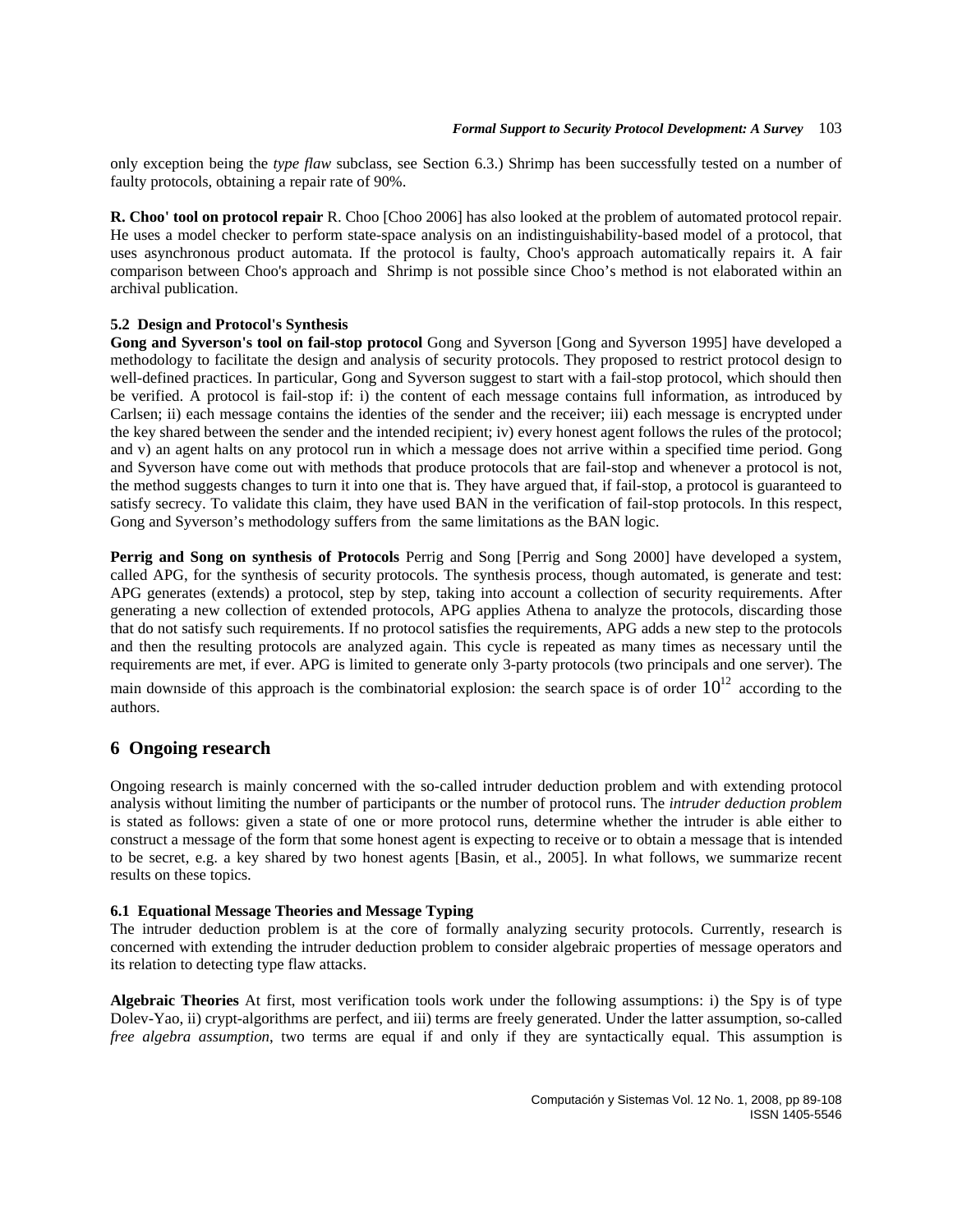inadequate in general as it abstracts away real features of concrete messages. For example, message concatenation, at the bit level, is associative; cryptographic primitives such as Diffie-Hellman exponentiation and bitwise XOR, are both associative and commutative. Considering equational properties of message operators in the intruder deduction problem is commonly referred to as to algebraic intruder theories. We summarize some interesting results below.

Common-Lundh and Shmatikov [Comon and Shmatikov2003] discovered decision results for faulty protocols in the presence of equational theories, like the bitwise XOR. Chevalier and Rusinowitch [Chevalier and Rusinowitch 2005] invented a general decision procedure for deciding security of protocols in the presence of disjoint sets of operators, provided that solvability of special ordered intruder constraints can be decided in each theory; this procedure, however, has not yet been mechanized. Basin *et al*. [Basin, et al., 2005] developed a framework which handles algebraic properties of cryptographic operators, both by using modular rewriting, and by introducing two bounding parameters, one for the depth of message terms and the other for the number of operations that the intruder can use to carry out message analysis; this framework is expected to be part of the OFMC distribution. Lafourcade *et al*. [Lafourcade, et al., 2007] have proved decidability of the intruder deduction problem for commutative group operators, such as XOR; they have developed a polynomial time decision procedure for the restricted case where the number of parallel protocol sessions is bounded.

**Type Flaw Attacks** A *type flaw attack* is an attack where a principal accepts a message component of one type as a message of another. It relies on a principal's inability to separate two messages of different steps [Meadows 2003]. Type flaw attacks are closely related to the intruder deduction problem because the intruder must be able to construct a message of the form that some honest agent is expecting to receive.

Heather et al. [Heather, et al., 2003] have shown that tagging every protocol message, and each element thereof, with a string indicating its intended type prevents all type flaw attacks. However, as noticed by Malladi and Alves-Foss [Malladi and Alves-Foss 2003], message tagging makes it easier to elaborate a password guessing attack. This is because each tag provides the adversary a means for identifying a hit, since the tag, which is a meaningful string, might become readable after a decryption attempt. Later on, Meadows [Meadows 2003] argued that even when messages are tagged type flaw attacks can still arise, since there is always a chance that two messages can be confused. She developed a method that enables the intruder to identify a strategy, if any, to raise the probability of two messages are confused above a preset threshold.

#### **6.2 Group Protocols**

Ongoing research is also concerned with enabling tools to perform verification of group protocols, in a way that the number of participants is not fixed in advance. Most tools were designed to verify two- or three-party security protocols, precluding the general modeling of group protocols. Moreover, they were designed to verify protocols with limited requirements. By contrast, a group protocol is designed to address several requirements, including: efficiency (e.g., the crypt-algorithm used, the number of messages exchanged); a wider variety of security guarantees (e.g., implicit key agreement, exchange fairness); the explicit type of channel (private, public); a specified logical group topology (e.g., ring); an explicit communication technology (e.g., wired, wireless); the scheme used in key generation (centralised, distributed); the level of involvement of the server, if any (e.g., online or offline); the communication paradigm (e.g., RPC, connection-oriented); and trust hierarchy. Thus, a protocol may be correct in some scenarios but not in others. Similarly, an attack may be valid in some scenarios but not in others. This makes it very difficult to attempt to extend current technology on protocol verification in a straightforward manner, prompting the need for starting from scratch. We will have to wait for a general setting to verify these kinds of protocols.

## **7 Conclusions**

The design of security protocols is error-prone; flaws in security protocols have gone unnoticed for several years. Because of that, the formal methods community has put special interest in the rigorous verification of security protocols. We have described a number of approaches for the analysis of cryptographic protocols. We started with belief logics, where an honest environment is assumed. Then, we analyzed state-exploration approaches, which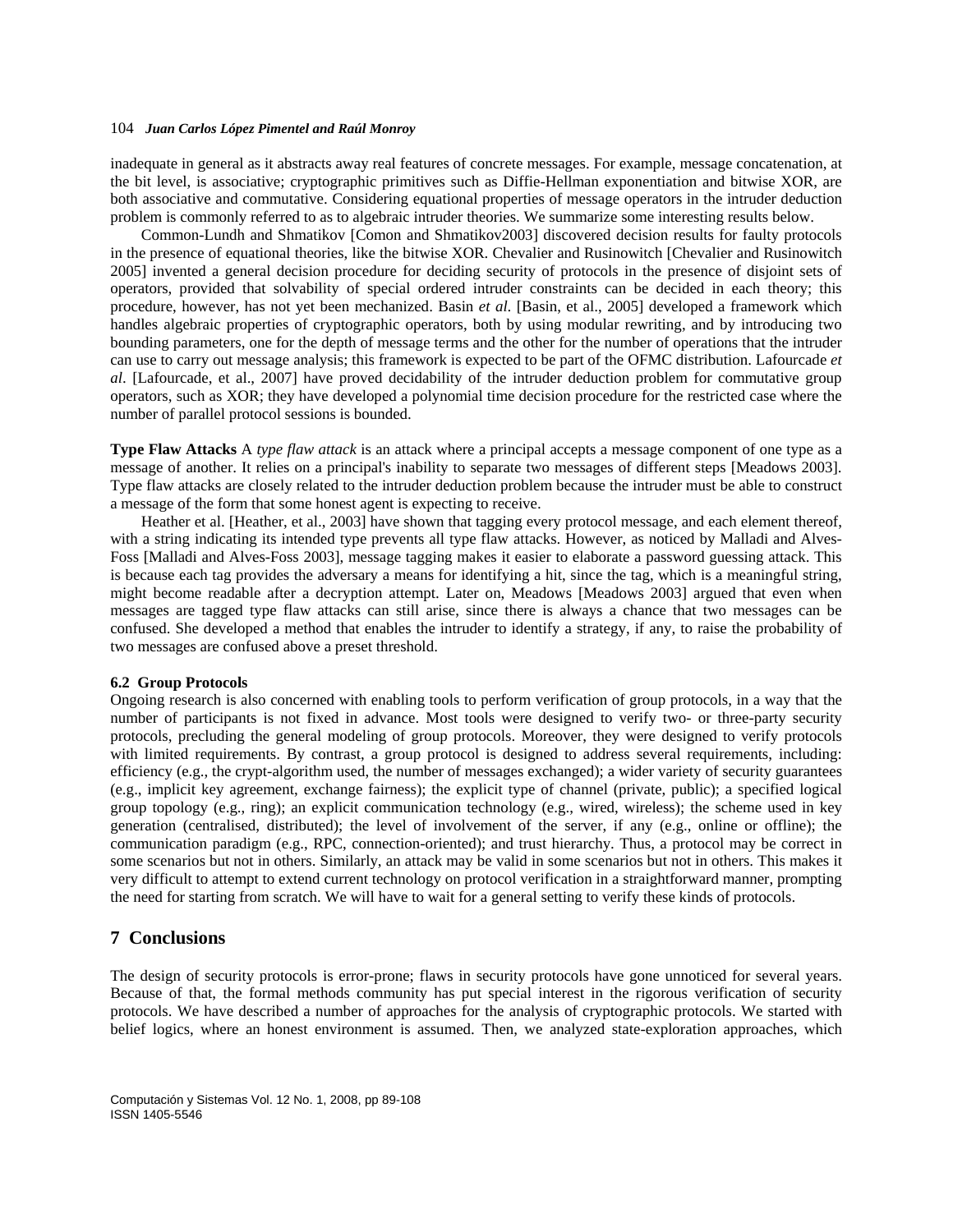include a model of an antagonist intruder. We have seen that state-exploration tools are fast and automatic, but due to the state explosion problem they make strong assumtpions and thus some protocol flaws can be overlooked. Next, we studied theorem-proving based frameworks, of which the inductive approach is the most powerful, as it accommodates arbitrary numbers of agents running in a number of parallel sessions. However, the inductive approach has not yet been fully automated.

In an attempt to benefit from finite state exploration and the inductive approach, Steel *et al*. [Steel et al. 2003], Cohen [Cohen 2000], Basin [Basin 1999] and Weidenbach [Weidenbach 1999], among others have suggested approaches which are as expressive as the inductive approach but are still amenable to automation. Athena and AVISPA are in general considered the state of the art. Athena uses the strand space model, which is widely used to study what guarantees can be obtained through message dependencies. AVISPA is fast and has a number of switches that enable it to discover even type flaw attacks. Coral deserves more attention since it can find attacks on group security protocols automatically; this feature goes well beyond standard tools for protocol analysis.

When a protocol has been found to be faulty, the designer of the security protocol must fix the protocol manually. This task is onerous and difficult because the designer has to find the specific flaw causing the problem in the protocol and patch it considering several possibilities. In addition, even experimented designers must take care because they could introduce more vulnerabilities while patching a protocol. This has motivated the need for automated protocol repair. Shrimp is an automated tool that given the specification of a protocol and one of its counterexamples can detect the root of the protocol flaw and then suggest candidate patches. Protocol synthesis is another avenue for the development of sound security protocols. The most prominent tool for protocol synthesis is APG.

Ongoing research in the literature is about extending the verification of security protocols in order to capture cryptographic primitives, like Diffie-Hellman, XOR, exponentiation, etc. These extensions are very important because new protocols such as key agreement protocols, group protocols, etc., could be verified automatically. Ongoing research is also about dealing with the verification of security protocols vulnerable to a wider variety of attacks, including type flaws.

# **References**

- 1. **Abadi, M. and Needham, R.,** Prudent Engineering Practice for Cryptographic Protocols. *IEEE Transactions on Software Engineering*, 22(1):6-15, 1996.
- 2. **Abadi, M. and Rogaway, P.,** Reconciling Two Views of Cryptography (The Computational Soundness of Formal Encryption). *Journal of Cryptology*, 15(2):103-127, 2002.
- 3. **Anderson, R.-J. and Needham, R.-M.,** Robustness Principles for Public Key Protocols. In *Proceedings of the 15th Annual International Cryptology Conference on Advances in Cryptology*, *CRYPTO '95*, edited by Don Coppersmith, LNCS Vol. 963, pp. 236-247, London, UK, 1995. Springer-Verlag.
- 4. **Armando, A. and Compagna, L.,** SATMC: A SAT-based model checker for security protocols. In *Proceedings of the 9th European Conference in Logics in Artificial Intelligence, JELIA'04*, edited by Alferes, J.-J. and Leite, J.-A., LNCS Vol. 3229, pp. 730-733. Springer, 2004.
- 5. **Asokan, N. and Ginzboorg, P.,** Key-Agreement in Ad-hoc Networks. *Computer Communications*, 23(17):1627- 1637, 2000.
- 6. **Aura, Tuomas**.**,** Strategies against Replay Attacks. In *Proceedings of the 10th Computer Security Foundations Workshop (CSFW '97)*, page 59, Washington, DC, USA, 1997. IEEE Computer Society.
- 7. **AVISPA Team,** *AVISPA v1.0 User Manual*. v1.0 edition, 2005.
- 8. **Basin, D. and Mödersheim, S. and Viganò, L.,** An On-the-Fly Model-Checker for Security Protocol Analysis. In *Proceedings of the 8th European Symposium on Research in Computer Security*, *ESORICS'03*, edited by Gollmann, D. and Snekkenes, E., LNCS Vol. 2808, pp. 253-270, Gjøvik, Norway, 2003. Springer-Verlag.
- 9. **Basin, D. and Mödersheim, S. and Viganò, L.,** Algebraic Intruder Deductions. In Geoff Sutcliffe and Andrei Voronkov, editors, *Proceedings of Logic for Programming Artificial Intelligence and Reasoning, LPAR'05*, edited by Sutcliffe, G. and Voronkov, A., LNCS Vol. 3835, pp. 549-564, 2005. Springer-Verlag.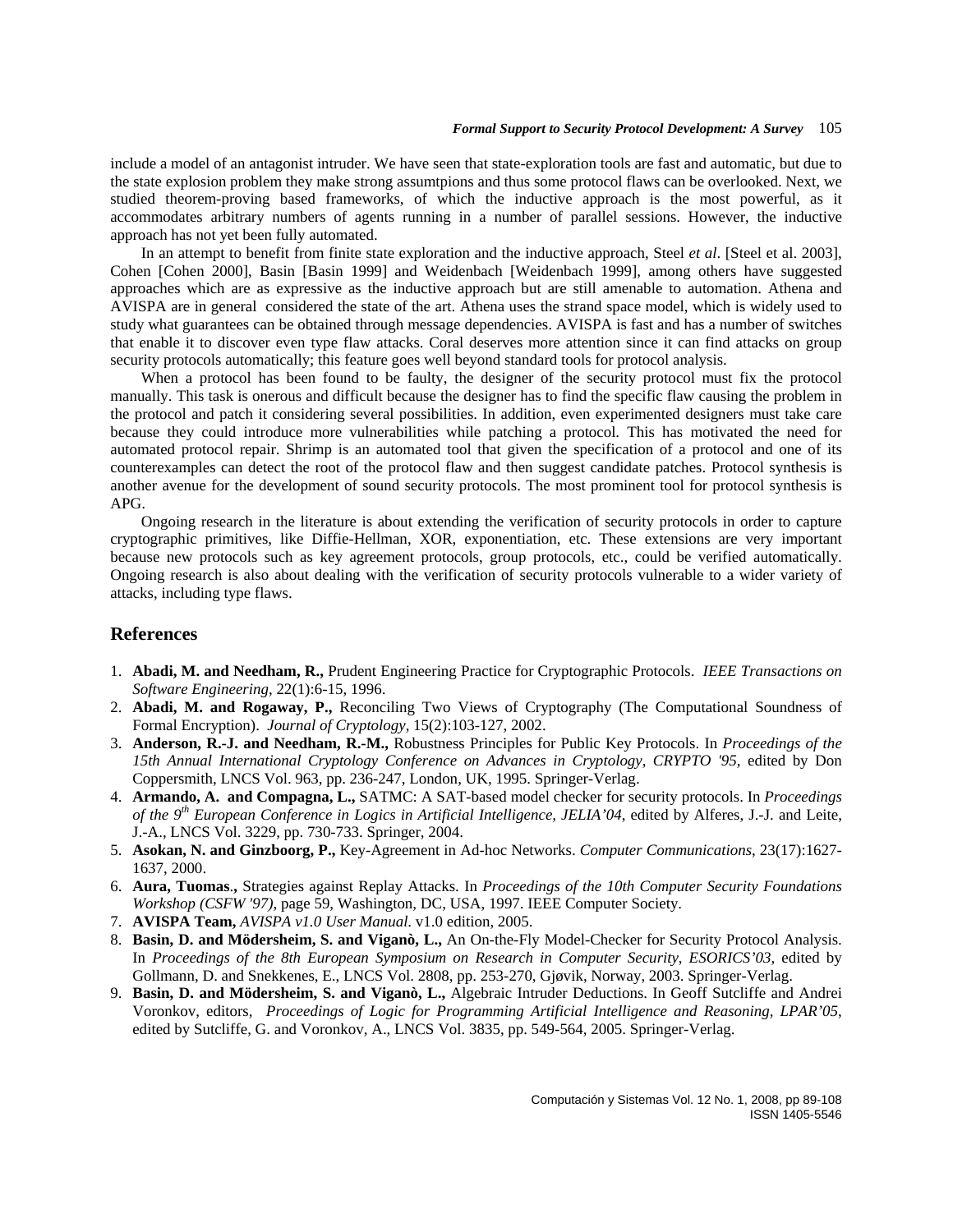- 106 *Juan Carlos López Pimentel and Raúl Monroy*
- 10. **Basin, D. and Mödersheim, S. and Viganò, L.,** OFMC: A Symbolic Model-Checker for Security Protocols. Technical report, 450, ETH Zürich, Computer Science, 2004.
- 11. **Basin, David.** Lazy Infinite-State Analysis of Security Protocols. In Baumgart, Rainer, editors, *Proceedings of the International Exhibition and Congress on Secure Networking*, *CQRE'99*, edited by Baumgart, R., LNCS Vol. 1740, pp. 30-42, London, UK, 1999. Springer-Verlag.
- 12. **Baudet, M. and Cortier, V. and Kremer, S.,** Computationally sound implementations of equational theories against passive adversaries. In *Proceedings of the 32nd International Colloquium on Automata, Languages and Programming, ICALP'05*, edited by Caires, L. and Italiano, G.-F. and Monteiro, L. and Palamidessi, C. and Yung, M., LNCS Vol. 3580, pp. 652-663, 2005. Springer.
- 13. **Blanchet**, **Bruno**, An Efficient Cryptographic Protocol Verifier Based on Prolog Rules. In *Proceedings of the 14th IEEE Computer Security Foundations Workshop*, *CSFW'01*, pp. 82-96, IEEE Computer Society, 2001.
- 14. **Bozga, L. and Lacknech, Y. and Périn, M**. HERMES: An Automatic Tool for Verification of Secrecy in Security Protocols. In *Proceedings of the 15<sup>th</sup> International Conference in Computer Aided Verification CAV'03*, LNCS Vol. 2725, pp. 219-222, Boulder, CO, USA, 2003. Springer.
- 15. **Brackin, S.-H.,** A HOL Extension of GNY for Automatically Analyzing Cryptographic Protocols. In *Proceedings of The 9th Computer Security Foundations Workshop*, *CSFW'96*, page 62, Washington, DC, USA, 1996. IEEE Computer Society Press.
- 16. **Burrows, M. and Abadi, M. and Needham, R.-M.,** A Logic of Authentication. *Proceedings of the Royal Society of London*, 426(1):233-71, 1989.
- 17. **Carlsen, Ulf**, Cryptographic Protocols Flaws. In *Proceedings IEEE Computer Security Foundations Workshop, CSFW'94*, pp. 192-200, 1994. IEEE Computer Society Press.
- 18. **Chevalier and Vigneron 2002]Chevalier, Y. and Vigneron, L.,** Automated unbounded verification of security protocols. *In Proceedings of the 14th International Conference on Computer Aided Verification*, *CAV '02,* edited by Brinksma, E. and Larsen, K.-G., LNCS Vol. 2404, pp. 324-337, London, UK, 2002. Springer-Verlag.
- 19. **Chevalier, Y. and Rusinowitch, M.,** Combining Intruder Theories. In *Proceedings of the 32nd International Colloquium on Automata, Languages and Programming, ICALP`05,* edited by Caires, L. and Italiano, G.-F. and Monteiro, L. and Palamidessi, C. and Yung, M., LNCS Vol. 3580, pp. 639-651, 2005. Springer Berlin / Heidelberg.
- 20. **Choo, K.-K. Raymond.**, An Integrative Framework to Protocol Analysis and Repair: Indistinguishability Based Model + Planning + Model Checker. In *Proceedings of Five-minute Talks at CSFW'06*, 2006.
- 21. **Cohen, Ernie.,** First-order verification of cryptographic protocols. *Journal of Computer Securirity*, 11(2):189- 216, 2003.
- 22. **Cohen, Ernie.,** TAPS: A First-Order Verifier for Cryptographic Protocols. In *Proceedings of the 13th IEEE Computer Security Foundations Workshop, CSFW '00*, pp. 144, Washington, DC, USA, 2000. IEEE Computer Society.
- 23. **Comon, H. and Nieuwenhuis, R.,** Induction = I-Axiomatization + First-Order Consistency. Technical report, LSV-98-9, Laboratoire Spécification et Vérification, ENS Cachan, France, Cachan, France, 1998.
- 24. **Comon-Lundh, H. and Shmatikov, V.,** Intruder Deductions, Constraint Solving and Insecurity Decision in Presence of Exclusive Or. In *Proceedings of the 18th Annual IEEE Symposium on Logic in Computer Science, LICS '03*, pp. 271, Washington, DC, USA, 2003. IEEE Computer Society.
- 25. **Dolev, D. and Yao, A.-C.,** On the security of public key protocols. Technical report, 2, Stanford University, Stanford, CA, USA, 1983.
- 26. **Gong, L. and Syverson P.,** Fail-stop protocols: A new approach to designing secure protocols. *In Proceedings of the 5th International Working Conference on Dependable Computing for Critical Applications*, pp. 44-55, 1995.
- 27. **Heam, P.-C. and Boichut, Y. and Kouchnarenko, O. and Oehl, F.,** Improvements on the genet and klay technique to automatically verify security protocols. In *Proceedings of the International WS on Automated Verification of Infinite-State Systems, AVIS'2004*, joint to ETAPS'04, pp. 1–11, Barcelona, Spain, 2004.
- 28. **Heather, J. and Lowe, G. and Schneider, S.,** How to prevent type flaw attacks on security protocols. *Journal of Computer Security*, 11(2):217-244, 2003.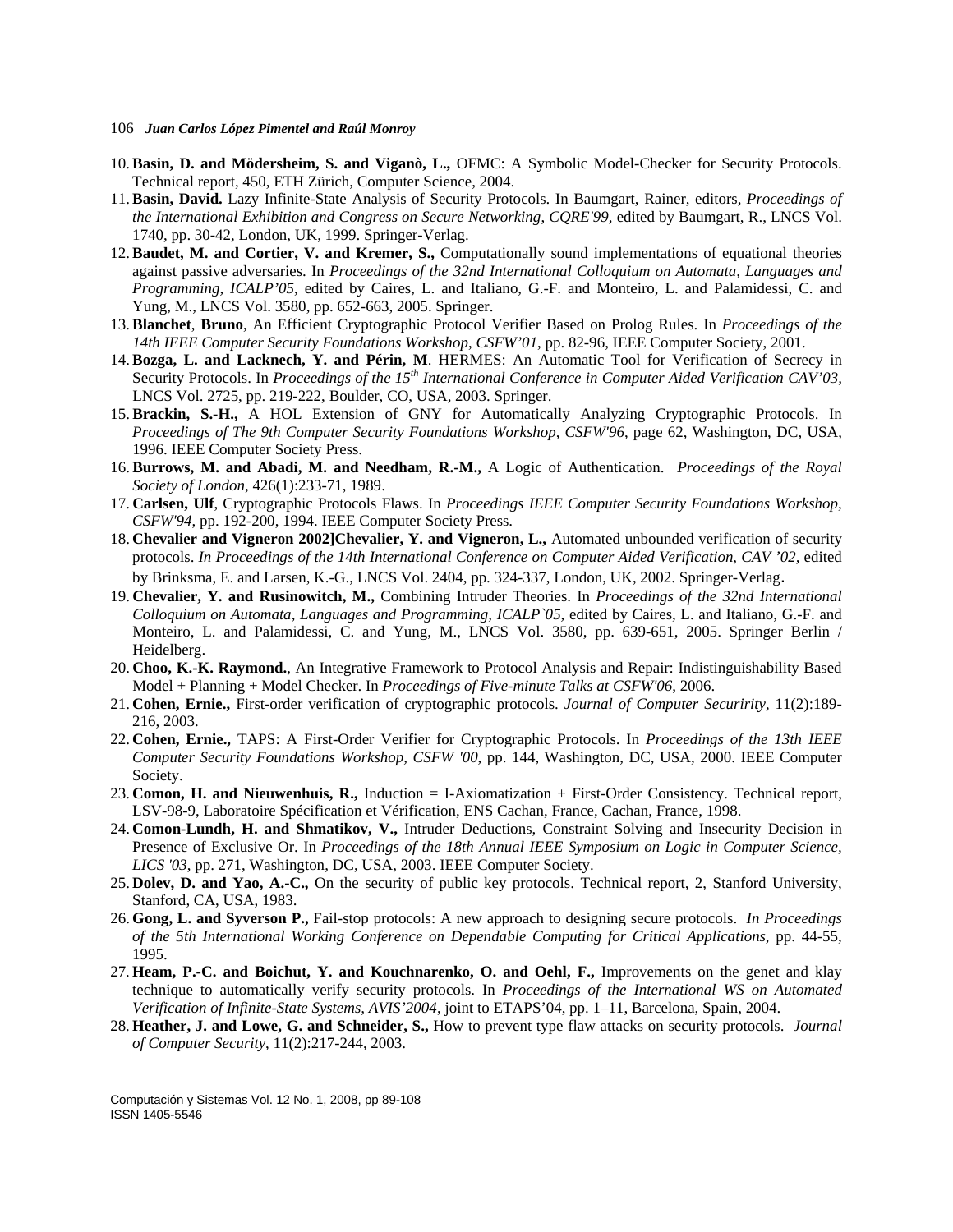- 29. **Kremer, S. and Mazaré, L.**, Adaptive Soundness of Static Equivalence. In *Proceedings of the 12th European Symposium on Research in Computer Security, ESORICS'07,* edited by Biskup, J. and Lopez, J., LNCS Vol. 4734, pp. 610-625, 2007. Springer.
- 30. **Lafourcade, P. and Lugiez, D. and Treinen, R.,** Intruder deduction for the equational theory of Abelian groups with distributive encryption. *Information and Compututation*, 205(4):581-623, 2007.
- 31. **López-Pimentel, J.-C. and Monroy, R. and Hutter, D.,** A Method for Patching Interleaving-Replay Attacks in Faulty Security Protocols. *Electronic Notes in Theoretical Computer Science*, 174:117-130, 2007. Also available from the Proceedings of the 1st FLoC Workshop on Verification and Debugging.
- 32. **López-Pimentel, J.-C. and Monroy, R. and Hutter, D.,** On the Automated Correction of Faulty Security Protocols Susceptible to a Replay Attack. In *Proceedings of the 12th European Symposium Research Computer Security, ESORICS'07*, edited by Biskup, J. and Lopez, J., LNCS Vol.4734, pp. 594-609, 2007. Springer.
- 33. **Lowe, Gavin.,** An Attack on the Needham-Schroeder Public-Key Authentication Protocol. *Information Processing Letters*, 56(3):131-133, 1995.
- 34. **Lowe, Gavin.,** A Hierarchy of Authentication Specifications. In *Proceedings of the 10th Computer Security Foundations Workshop*, *CSFW* '97, pp. 31, Rockport, Massachusetts, USA, 1997. IEEE Computer Society.
- 35. **Lowe, Gavin.**, Breaking and Fixing the Needham-Schroeder Public-Key Protocol Using FDR. In *Proceedings of the Second International Workshop on Tools and Algorithms for Construction and Analysis of Systems*, *TACAS'96*, edited by Margaria, T. and Steffen, B., LNCS Vol. 1055, pp. 147-166, London, UK, 1996. Springer-Verlag.
- 36. **Lowe, Gavin.**, Casper: a compiler for the Analysis of Security Protocols. In *Proceedings of the 10th Computer Security Foundations Workshop, CSFW'97,* pp. 53-84, Journal in Computer Security, Vol. 6, IEEE Computer Society, Washington, DC, USA, 1998.
- 37. **Malladi and Alves-Foss 2003]Malladi, S. and Alves-Foss, J.,** How to prevent type-flaw guessing attacks on password protocols. In *Proceedings of the 2003 Workshop on Foundations of Computer Security (FCS03)*, pp. 1- 12, 2003. Technical Report of University of Ottawa.
- 38. **Malladi, S. and Alves-Foss, J. and Heckendorn, R.,** On Preventing Replay Attacks on Security Protocols. In *Proceedings International Conference on Security and Management*, *ICSM'02*, pp. 77-83, 2002.
- 39. **Meadows, Catherine.,** The NRL Protocol Analyzer: An Overview. *Journal of Logic Programming*, 26(2):113- 131, 1996.
- 40. **Meadows, Catherine.**, Extending Formal cryptographic protocol analysis techniques for group protocols and low-level cryptographic primitives. In *Proceedings of the First Workshop on Issues in the Theory of Security*, *WITS'00*, edited by Degano, P., pp. 87-92, Geneva, Switzerland, July, 2000.
- 41. **Meadows, Catherine,** A Procedure for Verifying Security Against Type Confusion Attacks. In *Proceedings of the 16th IEEE Computer Security Foundations Workshop*, *CSFW'03*, pp. 62, Pacific Grove, CA, USA, 2003. IEEE Computer Society.
- 42. **Paulson, L.-C.** , *Isabelle: a Generic Theorem Prover*. Springer-Verlag, 1994.
- 43. **Paulson, L.-C.,** The Inductive Approach to Verifying Cryptographic Protocols. *Journal in Computer Security*, 6(1-2):85-128, 1998.
- 44. **Pereira, O. and Quisquater, J.-J.,** Some attacks upon authenticated group key agreement protocols. *Journal in Computer Security*, 11(4):555-580, 2003.
- 45. **Perrig, A. and Song D.,** Looking for Diamonds in the Desert --- Extending Automatic Protocol Generation to Three-Party Authentication and Key Agreement Protocols. In *Proceedings of the 13th IEEE Computer Security Foundations Workshop*, *CSFW'00*, pp. 64-76, 2000. IEEE Computer Society Press.
- 46. **Rusinowitch, Michaël and Turuani, Mathieu**. Protocol Insecurity with Finite Number of Sessions is NP-Complete. *In Proceedings of the 2001 Computer Security Foundations Workshop, CSFW 2001*, pp. 174-190, Computer Science Press, 2001.
- 47. **Ryan, P.Y.-A. and Schneider, S.-A**. An attack on a recursive authentication protocol; a cautionary tale. *Information Processing Letters*, **65**(1):7-10 (1998).
- 48. **Song, X. D. and Berezin, S. and Perrig, A.,** Athena: A Novel Approach to Efficient Automatic Security Protocol Analysis. *Journal of Computer Security*, 9(1-2):47-74, 2001.